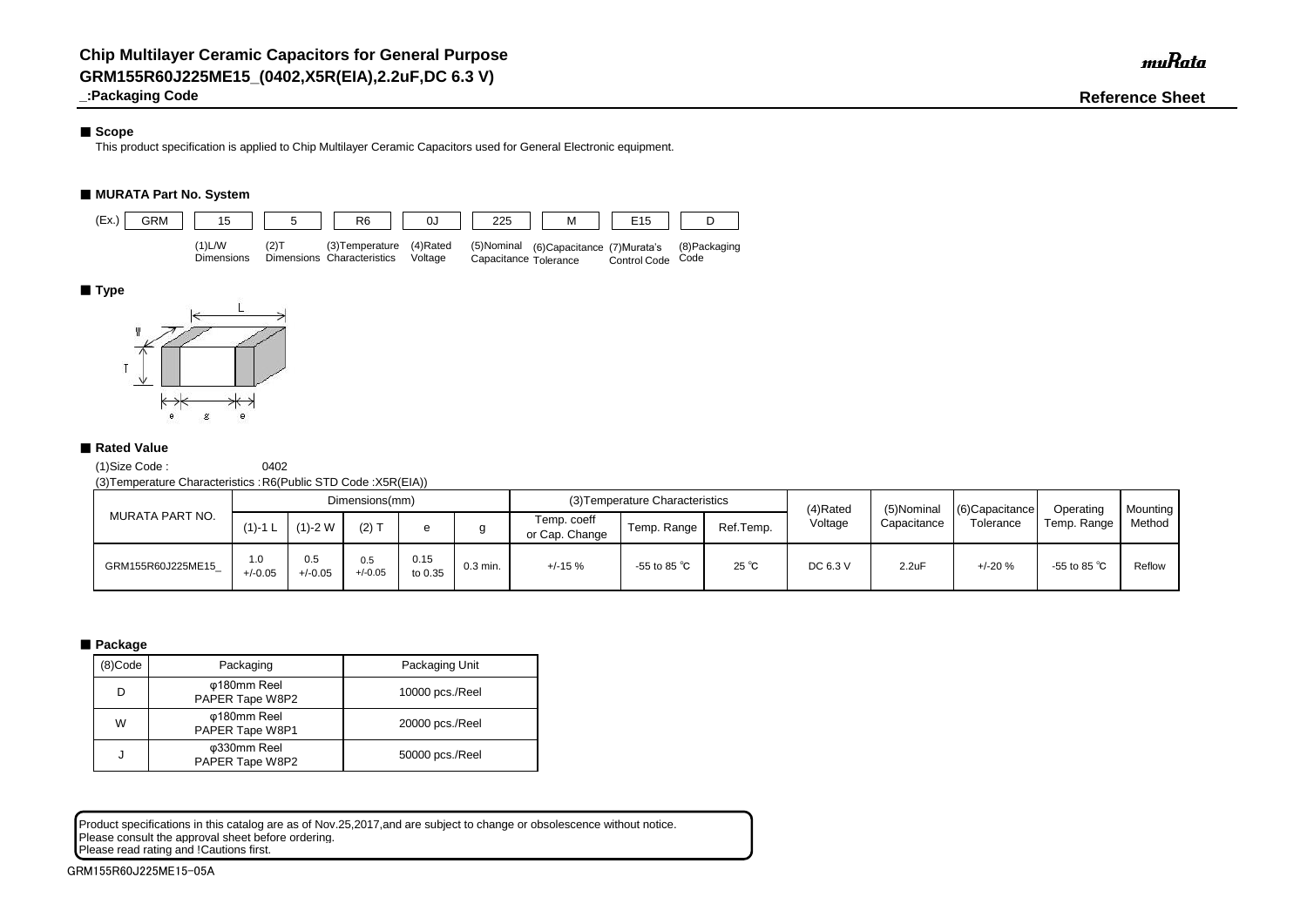# ■ Specifications and Test Methods

| No.            | Item                             |         | Specification                             | Test Method (Ref. Standard: JIS C 5101, IEC60384)                                                                                                                                                                                                                            |
|----------------|----------------------------------|---------|-------------------------------------------|------------------------------------------------------------------------------------------------------------------------------------------------------------------------------------------------------------------------------------------------------------------------------|
| $\overline{1}$ | <b>Rated Voltage</b>             |         | Shown in Rated value.                     | The rated voltage is defined as the maximum voltage which may be applied continuously to the capacitor.                                                                                                                                                                      |
|                |                                  |         |                                           | When AC voltage is superimposed on DC voltage, V <sup>P-P</sup> or V <sup>O-P</sup> , whichever is larger, should be maintained<br>within the rated voltage range.                                                                                                           |
|                | 2 Appearance                     |         | No defects or abnormalities.              | Visual inspection.                                                                                                                                                                                                                                                           |
|                | 3 Dimension                      |         | Shown in Rated value.                     | Using Measuring instrument of dimension.                                                                                                                                                                                                                                     |
|                | 4 Voltage Proof                  |         | No defects or abnormalities.              | Measurement Point:<br>Between the terminations<br>Test Voltage :<br>250% of the rated voltage<br><b>Applied Time:</b><br>1s to 5s<br>Charge/Discharge Current: 50mA max.                                                                                                     |
|                | 5   Insulation Resistance(I.R.)  |         | More than $50\Omega \cdot F$              | Measurement Temperature: Room Temperature<br>Measurement Point :<br>Between the terminations<br>Measurement Voltage :<br><b>Rated Voltage</b><br>Charging Time:<br>1 <sub>min</sub><br>Charge/Discharge Current: 50mA max.                                                   |
|                | 6 Capacitance                    |         | Shown in Rated value.                     | Measurement Temperature: Room Temperature<br>Measurement Frequency : 1.0+/-0.1kHz<br>Measurement Voltage:<br>$0.5 + / -0.1$ Vrms<br>Perform a heat treatment at 150+0/-10°C for 1hour and then let sit for 24+/-2hours at room temperature, then measure.<br>Pre-treatment : |
|                | 7 Q or Dissipation Factor (D.F.) |         | DF:0.1 max.                               | Measurement Temperature : Room Temperature<br>Measurement Frequency : 1.0+/-0.1kHz<br>Measurement Voltage: 0.5+/-0.1Vrms                                                                                                                                                     |
|                | 8 Capacitance                    | No bias | Within +/-15%                             | The capacitance change should be measured after 5 minutes at each specified temperature stage.                                                                                                                                                                               |
|                | Temperature<br>Characteristics   |         | $(-55^{\circ}C \text{ to } +85^{\circ}C)$ | Capacitance value as a reference is the value in "*" marked step.                                                                                                                                                                                                            |
|                |                                  |         |                                           | Measurement Voltage:<br>Less than 1.0Vrms (Refer to the individual data sheet)                                                                                                                                                                                               |
|                |                                  |         |                                           | Temperature(°C)<br>Step<br>Applying Voltage<br>Reference Temp. +/-2<br>- 1<br>$\overline{2}$<br>Min. Operating Temp. +/-3<br>No bias<br>Reference Temp. +/-2<br>$3 *$<br>Max. Operating Temp. ±3<br>$\overline{4}$<br>$5\phantom{.0}$<br>Reference Temp. +/-2                |
|                |                                  |         |                                           | Pre-treatment :<br>Perform a heat treatment at 150+0/-10°C for 1hour and then let sit for 24+/-2hours at room temperature, then measure.                                                                                                                                     |

muRata

| )                                         |
|-------------------------------------------|
| apacitor.                                 |
| intained                                  |
|                                           |
|                                           |
|                                           |
|                                           |
|                                           |
|                                           |
|                                           |
|                                           |
|                                           |
|                                           |
|                                           |
|                                           |
|                                           |
|                                           |
|                                           |
|                                           |
| 2hours at room temperature, then measure. |
|                                           |
|                                           |
|                                           |
|                                           |
| 9.                                        |
|                                           |
|                                           |
|                                           |
|                                           |
|                                           |
|                                           |
|                                           |
|                                           |
|                                           |
|                                           |
|                                           |
|                                           |
|                                           |
| 2hours at room temperature, then measure. |
|                                           |
|                                           |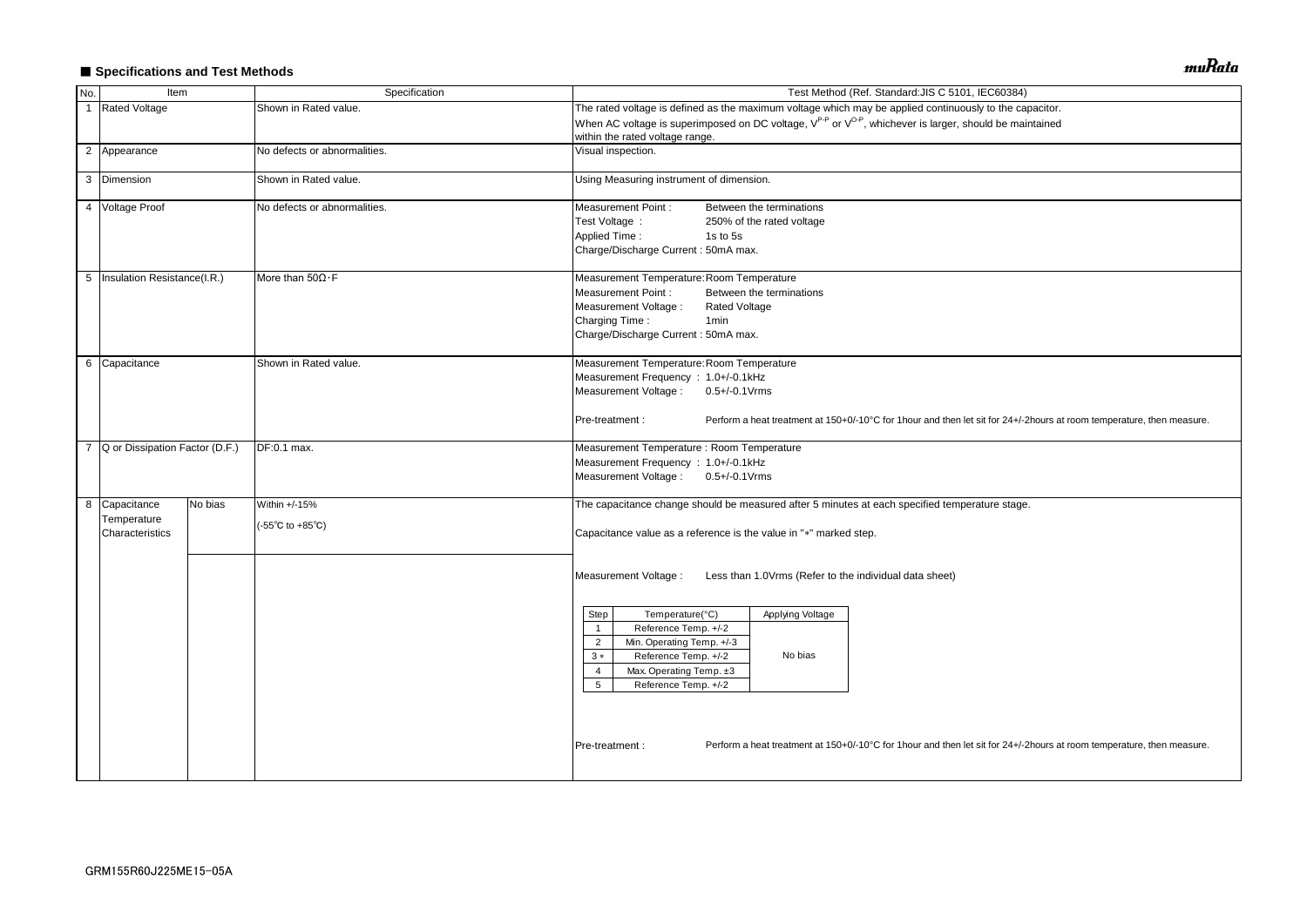| No. | Item                   |             | Specification                                                      |                           |                                                            |                    |                                               | Test Method (Ref. Standard: JIS C 5101, IEC60384)                                                                     |
|-----|------------------------|-------------|--------------------------------------------------------------------|---------------------------|------------------------------------------------------------|--------------------|-----------------------------------------------|-----------------------------------------------------------------------------------------------------------------------|
|     | 9 Adhesive Strength of |             | No removal of the terminations or other defect should occur.       |                           | Solder the capacitor on the test substrate shown in Fig.3. |                    |                                               |                                                                                                                       |
|     | Termination            |             |                                                                    | Applied Force:            |                                                            | 5N                 |                                               |                                                                                                                       |
|     |                        |             |                                                                    | Holding Time:             |                                                            | $10+/-1$ s         |                                               |                                                                                                                       |
|     |                        |             |                                                                    |                           |                                                            |                    |                                               |                                                                                                                       |
|     |                        |             |                                                                    | <b>Applied Direction:</b> |                                                            |                    |                                               | In parallel with the test substrate and vertical with the capacitor side                                              |
|     | 10 Vibration           | Appearance  | No defects or abnormalities.                                       |                           | Solder the capacitor on the test substrate shown in Fig.3. |                    |                                               |                                                                                                                       |
|     |                        |             |                                                                    | Kind of Vibration:        |                                                            |                    | A simple harmonic motion 10Hz to 55Hz to 10Hz |                                                                                                                       |
|     |                        | Capacitance | Within the specified initial value.                                | Vibration Time:           |                                                            | 1 <sub>min</sub>   |                                               |                                                                                                                       |
|     |                        |             |                                                                    | Total Amplitude:          |                                                            | 1.5 <sub>mm</sub>  |                                               |                                                                                                                       |
|     |                        | Q or D.F.   | Within the specified initial value.                                |                           |                                                            |                    |                                               | This motion should be applied for a period of 2hours in each 3 mutually perpendicular directions(total of 6hours).    |
|     |                        |             |                                                                    |                           |                                                            |                    |                                               |                                                                                                                       |
|     | 11 Substrate           | Appearance  | No defects or abnormalities.                                       |                           | Solder the capacitor on the test substrate shown in Fig.1. |                    |                                               |                                                                                                                       |
|     | <b>Bending Test</b>    |             |                                                                    |                           | Pressurization Method:                                     | Shown in Fig.2.    |                                               |                                                                                                                       |
|     |                        | Capacitance | Within +/-10%                                                      | Flexure :                 |                                                            | 1mm                |                                               |                                                                                                                       |
|     |                        | Change      |                                                                    | Holding Time:             |                                                            | $5 + (-1s)$        |                                               |                                                                                                                       |
|     |                        |             |                                                                    |                           |                                                            |                    |                                               |                                                                                                                       |
|     |                        |             |                                                                    | Soldering Method:         |                                                            | Reflow soldering   |                                               |                                                                                                                       |
|     | 12 Solderability       |             | 95% of the terminations is to be soldered evenly and continuously. | Test Method:              |                                                            | Solder bath method |                                               |                                                                                                                       |
|     |                        |             |                                                                    | Flux:                     |                                                            |                    | Solution of rosin ethanol 25(mass)%           |                                                                                                                       |
|     |                        |             |                                                                    | Preheat:                  |                                                            |                    | 80°C to 120°C, 10s to 30s                     |                                                                                                                       |
|     |                        |             |                                                                    | Solder:                   |                                                            |                    | Sn-3.0Ag-0.5Cu(Lead Free Solder)              |                                                                                                                       |
|     |                        |             |                                                                    | Test Temp.:               |                                                            | $245 + (-5)$ °C    |                                               |                                                                                                                       |
|     |                        |             |                                                                    | Test Time:                |                                                            | $2+/-0.5s$         |                                               |                                                                                                                       |
|     |                        |             |                                                                    |                           |                                                            |                    |                                               |                                                                                                                       |
|     | 13 Resistance          | Appearance  | No defects or abnormalities.                                       | Test Method:              |                                                            | Solder bath method |                                               |                                                                                                                       |
|     | to Soldering           |             |                                                                    | Solder:                   |                                                            |                    | Sn-3.0Ag-0.5Cu(Lead Free Solder)              |                                                                                                                       |
|     |                        | Capacitance | Within +/-12.5%                                                    | Solder Temp.:             |                                                            | $270 + (-5)$ °C    |                                               |                                                                                                                       |
|     | Heat                   |             |                                                                    |                           |                                                            |                    |                                               |                                                                                                                       |
|     |                        | Change      |                                                                    | Test Time:                |                                                            | $10+/-0.5s$        |                                               |                                                                                                                       |
|     |                        | Q or D.F.   | Within the specified initial value.                                | Preheat Temp.:            |                                                            | 120°C to 150°C     |                                               |                                                                                                                       |
|     |                        |             |                                                                    | Preheat Time:             |                                                            | 1 <sub>min</sub>   |                                               |                                                                                                                       |
|     |                        | .R.         | Within the specified initial value.                                |                           |                                                            |                    |                                               |                                                                                                                       |
|     |                        |             |                                                                    | Pre-treatment :           |                                                            |                    |                                               | Perform a heat treatment at 150+0/-10°C for 1hour and then let sit for 24+/-2hours at room temperature, then measure. |
|     |                        | Voltage     | No defects.                                                        | Post-treatment :          |                                                            |                    |                                               | Let sit for 24+/-2hours at room temperature, then measure.                                                            |
|     |                        | Proof       |                                                                    |                           |                                                            |                    |                                               |                                                                                                                       |
|     | 14 Temperature         | Appearance  | No defects or abnormalities.                                       |                           | Solder the capacitor on the test substrate shown in Fig.3. |                    |                                               |                                                                                                                       |
|     | Sudden                 |             |                                                                    | Cycles :                  |                                                            | 5 cycles           |                                               |                                                                                                                       |
|     | Change                 |             | Capacitance Within +/-7.5%                                         |                           |                                                            |                    |                                               |                                                                                                                       |
|     |                        |             |                                                                    | Step                      | Temperature(°C)                                            |                    | Time (min)                                    |                                                                                                                       |
|     |                        | Change      |                                                                    |                           |                                                            |                    |                                               |                                                                                                                       |
|     |                        | Q or D.F.   | Within the specified initial value.                                |                           | Min.Operating Temp. +0/-3                                  |                    | $30 + / -3$                                   |                                                                                                                       |
|     |                        |             |                                                                    | $\overline{2}$            | Reference Temp.                                            |                    | $2$ to $3$                                    |                                                                                                                       |
|     |                        | I.R.        | Within the specified initial value.                                | 3                         | Max Operating Temp. +3/-0                                  |                    | $30 + -3$                                     |                                                                                                                       |
|     |                        |             |                                                                    | 4                         | Reference Temp.                                            |                    | $2$ to $3$                                    |                                                                                                                       |
|     |                        | Voltage     | No defects.                                                        |                           |                                                            |                    |                                               |                                                                                                                       |
|     |                        | Proof       |                                                                    | Pre-treatment :           |                                                            |                    |                                               | Perform a heat treatment at 150+0/-10°C for 1hour and then let sit for 24+/-2hours at room temperature, then measure. |
|     |                        |             |                                                                    | Post-treatment :          |                                                            |                    |                                               | Let sit for 24+/-2hours at room temperature, then measure.                                                            |
|     |                        |             |                                                                    |                           |                                                            |                    |                                               |                                                                                                                       |
|     |                        |             |                                                                    |                           |                                                            |                    |                                               |                                                                                                                       |
|     |                        |             |                                                                    |                           |                                                            |                    |                                               |                                                                                                                       |

muRata

| al of 6hours).                          |
|-----------------------------------------|
|                                         |
|                                         |
|                                         |
|                                         |
|                                         |
|                                         |
|                                         |
|                                         |
|                                         |
|                                         |
|                                         |
|                                         |
|                                         |
|                                         |
|                                         |
|                                         |
|                                         |
|                                         |
|                                         |
|                                         |
|                                         |
|                                         |
| ours at room temperature, then measure. |
|                                         |
|                                         |
|                                         |
|                                         |
|                                         |
|                                         |
|                                         |
|                                         |
|                                         |
|                                         |
|                                         |
|                                         |
| ours at room temperature, then measure. |
|                                         |
|                                         |
|                                         |
|                                         |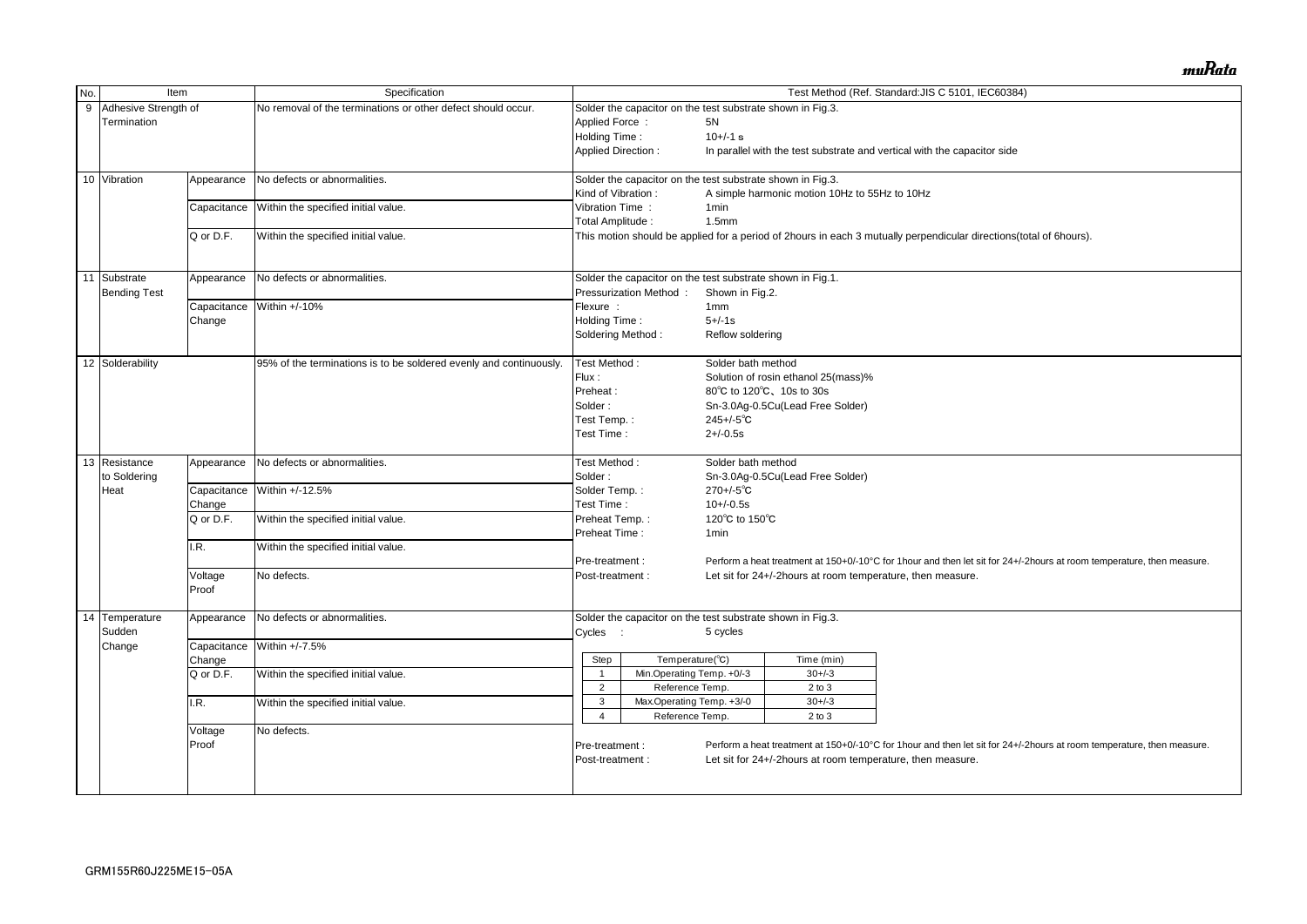| No. | Item                 |             | Specification                                             |                                                            | Test Method (Ref. Standard: JIS C 5101, IEC60384)                              |  |  |  |  |
|-----|----------------------|-------------|-----------------------------------------------------------|------------------------------------------------------------|--------------------------------------------------------------------------------|--|--|--|--|
|     | 15 $High$            | Appearance  | No defects or abnormalities.                              |                                                            | Solder the capacitor on the test substrate shown in Fig.3.                     |  |  |  |  |
|     | Temperature          |             |                                                           | Test Temperature :                                         | $40 + (-2)$ °C                                                                 |  |  |  |  |
|     | <b>High Humidity</b> | Capacitance | Within +/-12.5%                                           | Test Humidity:                                             | 90%RH to 95%RH                                                                 |  |  |  |  |
|     | (Steady)             | Change      |                                                           | Test Time:                                                 | $500+/-12h$                                                                    |  |  |  |  |
|     |                      | Q or D.F.   | DF:0.2 max.                                               | Test Voltage :                                             | <b>Rated Voltage</b>                                                           |  |  |  |  |
|     |                      |             |                                                           | Charge/Discharge Current: 50mA max.                        |                                                                                |  |  |  |  |
|     |                      | I.R.        | More than 500MΩ or 12.5Ω $\cdot$ F (Whichever is smaller) |                                                            |                                                                                |  |  |  |  |
|     |                      |             |                                                           | <b>IPre-treatment:</b>                                     | Perform a heat treatment at 150+0/-10°C for 1 hour and then let sit for 24+/-  |  |  |  |  |
|     |                      |             |                                                           | <b>IPost-treatment:</b>                                    | Perform a heat treatment at 150+0/-10°C for 1 hour and then let sit for 24+/-2 |  |  |  |  |
|     |                      |             |                                                           |                                                            |                                                                                |  |  |  |  |
|     |                      |             |                                                           |                                                            |                                                                                |  |  |  |  |
|     | 16 Durability        | Appearance  | No defects or abnormalities.                              | Solder the capacitor on the test substrate shown in Fig.3. |                                                                                |  |  |  |  |
|     |                      |             |                                                           | Test Temperature :                                         | Maximum Operating Temperature+/-3°C                                            |  |  |  |  |
|     |                      | Capacitance | Within +/-12.5%                                           | Test Time:                                                 | 1000+/-12h                                                                     |  |  |  |  |
|     |                      | Change      |                                                           | Test Voltage :                                             | 100% of the rated voltage                                                      |  |  |  |  |
|     |                      | Q or D.F.   | DF:0.2 max.                                               | Charge/Discharge Current: 50mA max.                        |                                                                                |  |  |  |  |
|     |                      |             |                                                           |                                                            |                                                                                |  |  |  |  |
|     |                      | I.R.        | More than 1000MΩ or $25Ω·F$ (Whichever is smaller)        | <b>Pre-treatment:</b>                                      | Perform a heat treatment at 150+0/-10°C for 1 hour and then let sit for 24+/-2 |  |  |  |  |
|     |                      |             |                                                           | <b>IPost-treatment:</b>                                    | Perform a heat treatment at 150+0/-10°C for 1 hour and then let sit for 24+/-2 |  |  |  |  |
|     |                      |             |                                                           |                                                            |                                                                                |  |  |  |  |
|     |                      |             |                                                           |                                                            |                                                                                |  |  |  |  |

- \*1 Derated Products: The test voltage of these products is less than 150% of the rated voltage  $*$ 1 Derated Products: The test voltage of these products is les<br>in the Durability / Operational Life Test.
- \*2 Standard Products: The test voltage of these products is 150% of the rated voltage and over in the Durability / Operational Life Test.<br>\*2 Standard Products: The test voltage of these products is 1<br>in the Durability / Operational Life Test.

Derating conditions on Voltage and Temperature (for Rated Voltage 100Vdc max.)



Derated products\*1 are suitable for use in circuits where concapacitor is derated (below rated voltage and temperature).

A reliability assurance level equivalent to standard products\*2 can be secured by restricting the voltage and

temperature according to the derating conditions in the chart.

muRata

'-2hours at room temperature, then measure. hours at room temperature, then measure.

hours at room temperature, then measure. hours at room temperature, then measure.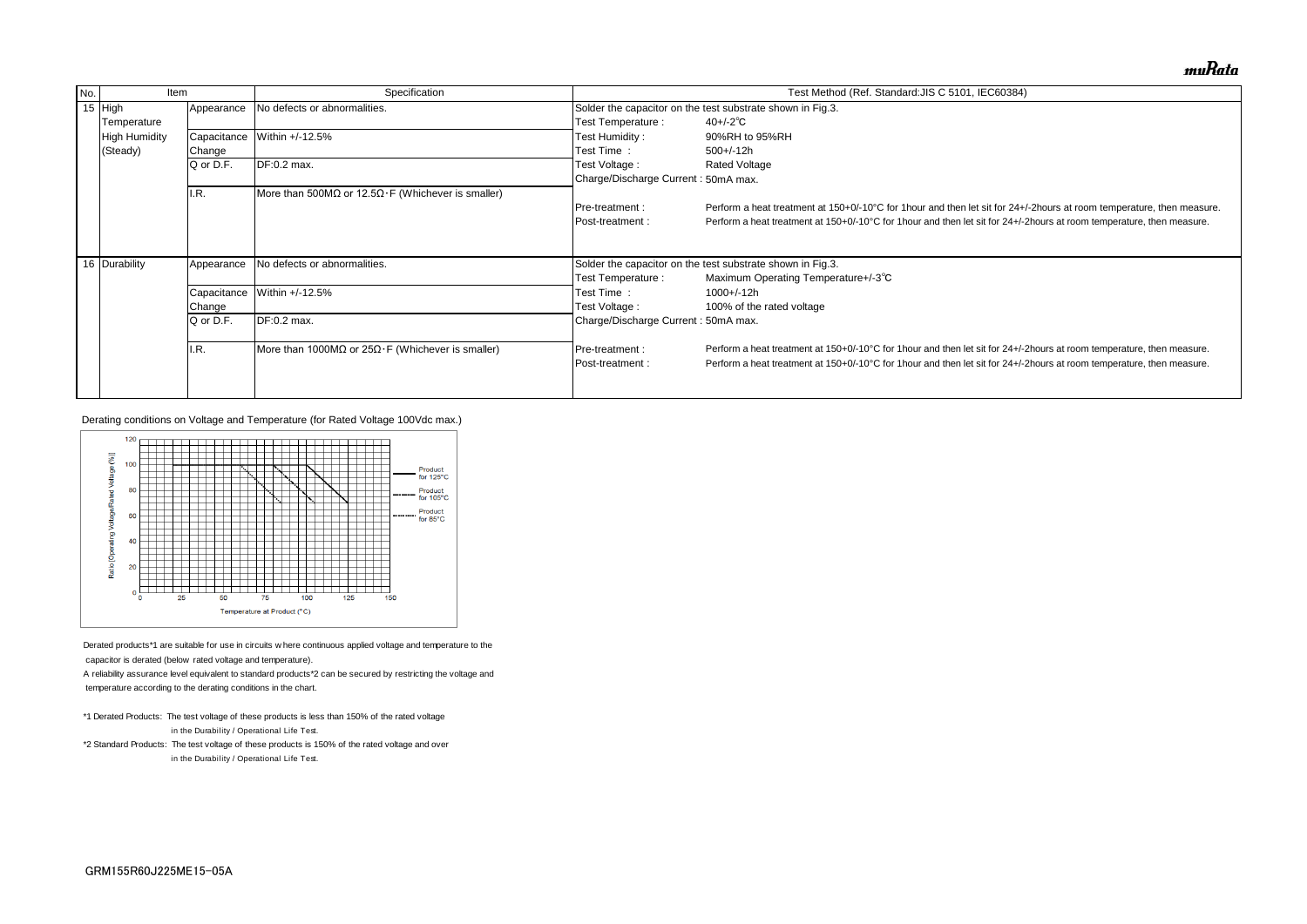



Adhesive Strength of Termination, Vibration, Temperature Sudden Change, High Temperature High Humidity(Steady), Durability



muRata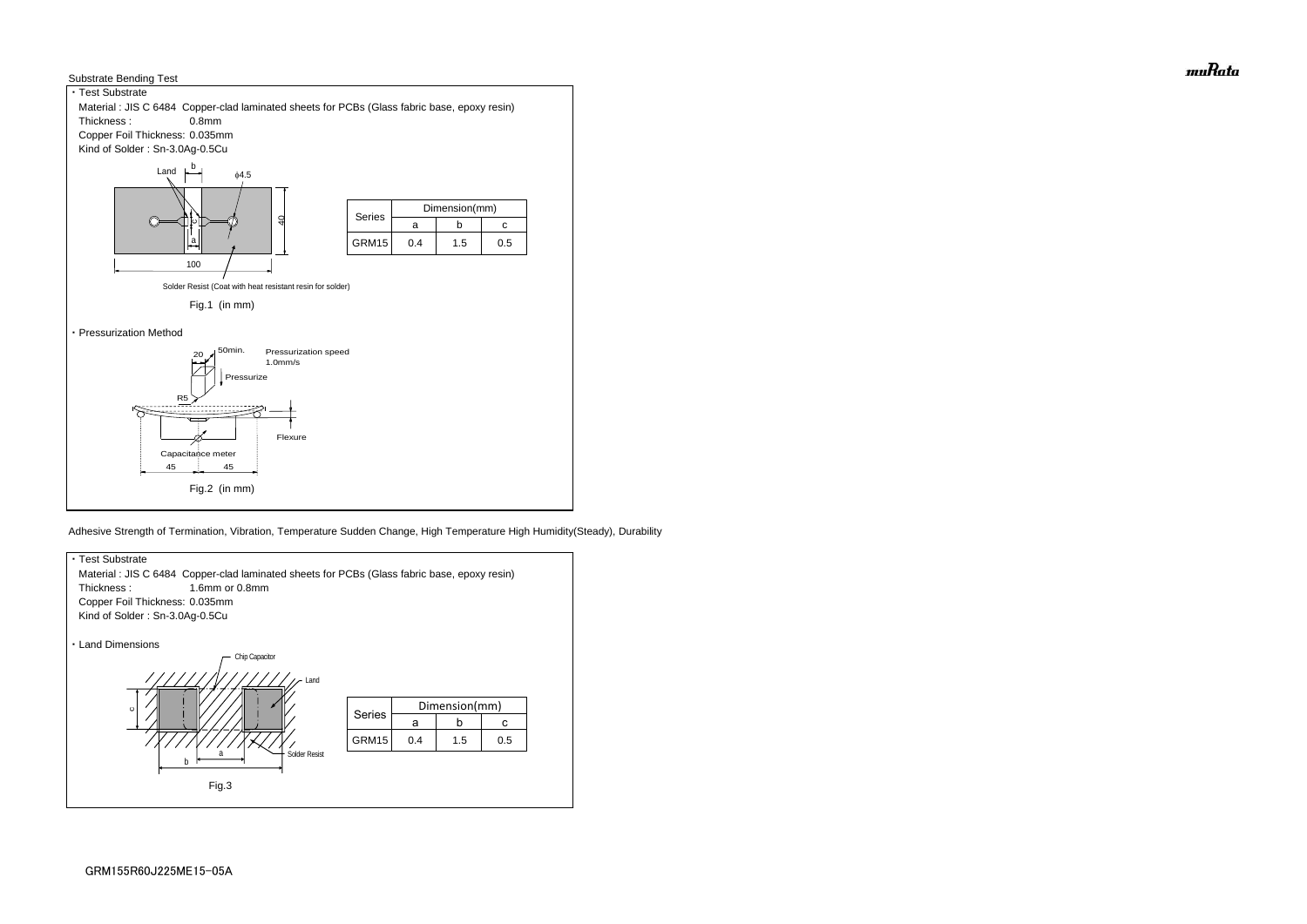# ■ Package

Tape Carrier Packaging

1. Minimum Quantity (pcs./reel)

2. Dimensions of Tape (in mm)

(1)GRM155(W8P2 Code:D/J)

(2)GRM155(W8P1 Code:W)

| Series |   | φ180mm Reel       | φ180mm Reel       | φ330mm Reel       |  |  |
|--------|---|-------------------|-------------------|-------------------|--|--|
|        |   | <b>PAPER Tape</b> | <b>PAPER Tape</b> | <b>PAPER Tape</b> |  |  |
|        |   | Code:D            | Code:W            | Code:J            |  |  |
| GRM15  | 5 | 10000(W8P2)       | 20000(W8P1)       | 50000(W8P2)       |  |  |

| Series | Dimensions(Chip) |                 |                 |               |               |                |                 |                 |                 |                 |                |                   |                       |     |
|--------|------------------|-----------------|-----------------|---------------|---------------|----------------|-----------------|-----------------|-----------------|-----------------|----------------|-------------------|-----------------------|-----|
|        |                  | ۱Λ              |                 |               |               |                |                 |                 |                 |                 |                |                   |                       | IVI |
| GRM15  | $1.0 + (-0.05)$  | $0.5 + (-0.05)$ | $0.5 + (-0.05)$ | $0.65$ (Typ.) | $1.15$ (Typ.) | $8.0 + / -0.3$ | $3.5 + (-0.05)$ | $1.75 + (-0.1)$ | $1.0 + (-0.05)$ | $1.0 + / -0.05$ | $4.0 + (-0.1)$ | $\phi$ 1.5+0.1/-0 | $\,^{\circ}$ 0.8 max. |     |

| Series    | Dimensions(Chip) |                 |                 |               |            |                |                 |                 |                 |                 |                |                                       |  | M           |
|-----------|------------------|-----------------|-----------------|---------------|------------|----------------|-----------------|-----------------|-----------------|-----------------|----------------|---------------------------------------|--|-------------|
|           |                  | $\overline{M}$  |                 |               |            |                |                 |                 |                 |                 |                |                                       |  |             |
| $GRM15$ 5 | 1.0+/-0.05       | $0.5 + / -0.05$ | $0.5 + (-0.05)$ | $0.65$ (Typ.) | 1.15(Typ.) | $8.0 + (-0.3)$ | $3.5 + / -0.05$ | $1.75 + (-0.1)$ | $2.0 + (-0.05)$ | $2.0 + / -0.05$ | $4.0 + (-0.1)$ | $\varphi$ 1.5+0.1/-0 $\vert$ 0.8 max. |  | $0.05$ max. |



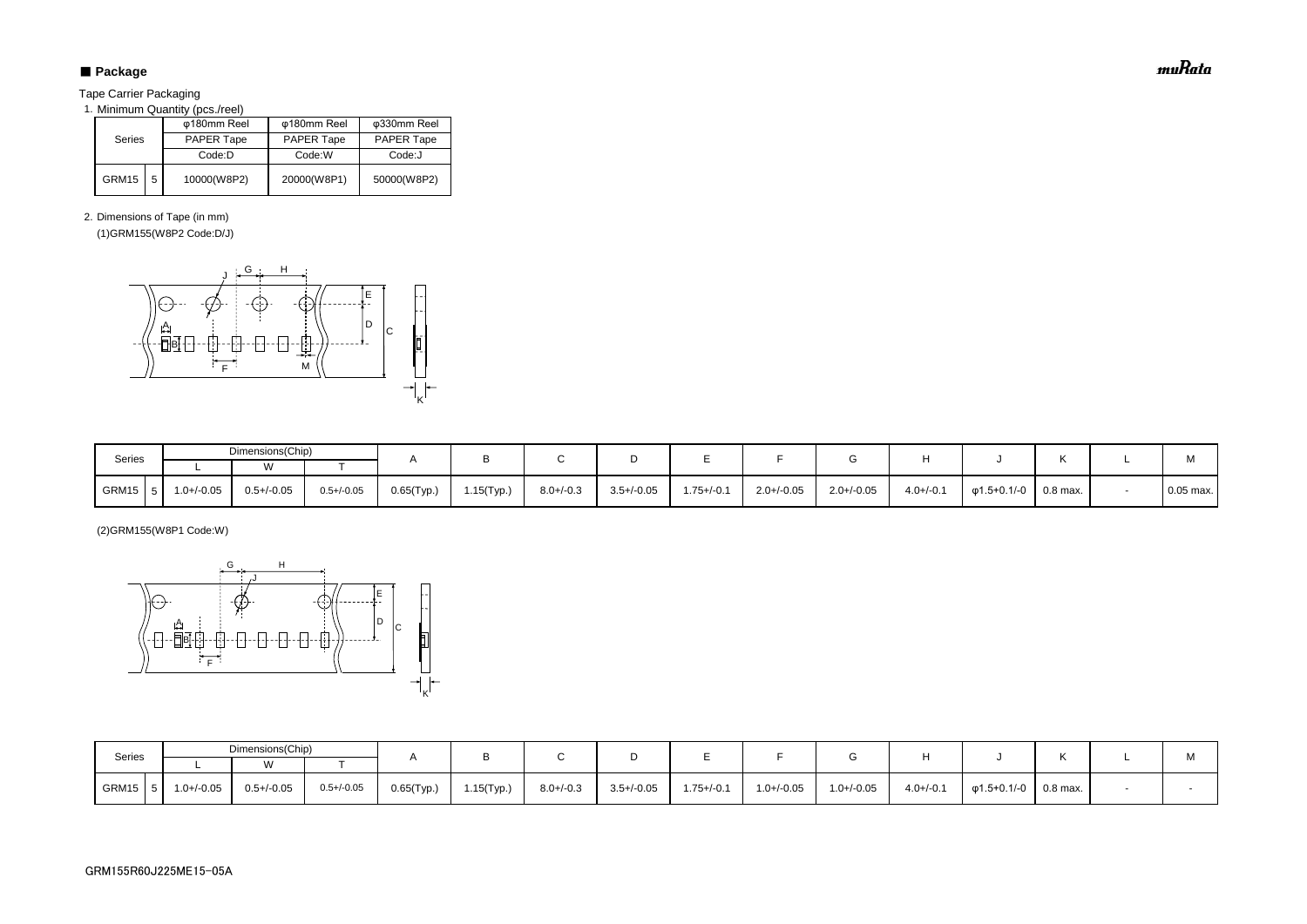# 3. Dimensions of Reel (in mm)

| Reel        |                    |                   |                   |                   |                | W         | w1         |
|-------------|--------------------|-------------------|-------------------|-------------------|----------------|-----------|------------|
| ω180mm Reel | Φ180+0/-3.0        | ω50 min.          | $\omega$ 13+/-0.5 | $\omega$ 21+/-0.8 | $2.0 + (-0.5)$ | 16.5 max. | $10+/-1.5$ |
| Φ330mm Reel | $\omega$ 330+/-2.0 | $\varphi$ 50 min. | $\omega$ 13+/-0.5 | 021+/-0.8         | $2.0 + (-0.5)$ | 16.5 max. | $10+/-1.5$ |



muRata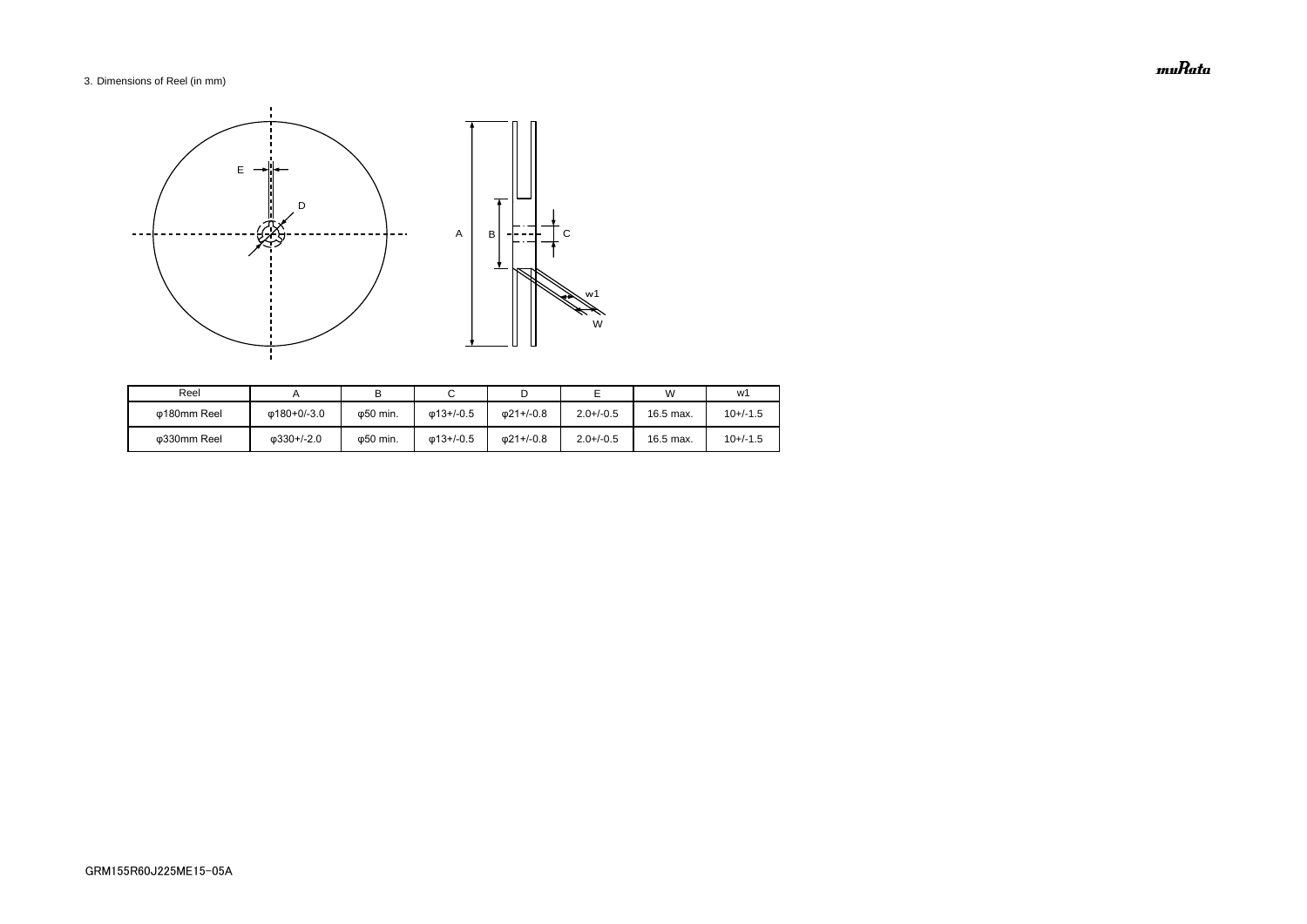4. Part of the leader and part of the vacant section are attached as follows. The sprocket holes are to the right as the tape is pulled toward the user.

- 5. Accumulate tolerance of sprocket holes pitch = +/-0.3mm/10 pitch
- 6. Chip in the tape is enclosed as shown in 2.Dimensions of Tape.
- 7. The top tape and carrier tape are not attached at the end of the tape for a minimum of 5 pitches.
- 8. There are no jointing for top tape and bottom tape.
- 9. There are no fuzz in the cavity.
- 10. Break down force of top tape : 5N min. Break down force of bottom tape : 5N min. (Only a bottom tape existence)
	- 11. Reel is made by resin and appeaser and dimension is shown in 3.Dimensions of Reel. There are possibly to change the material and dimension due to some impairment.
	- 12. Peeling off force : 0.1N to 0.6N in the direction as shown below.

165° to 180° Top tape  $\overline{\phantom{0}}$ 

13. Label that show the customer parts number, our parts number, our company name, inspection number and quantity, will be put in outside of reel.



muRata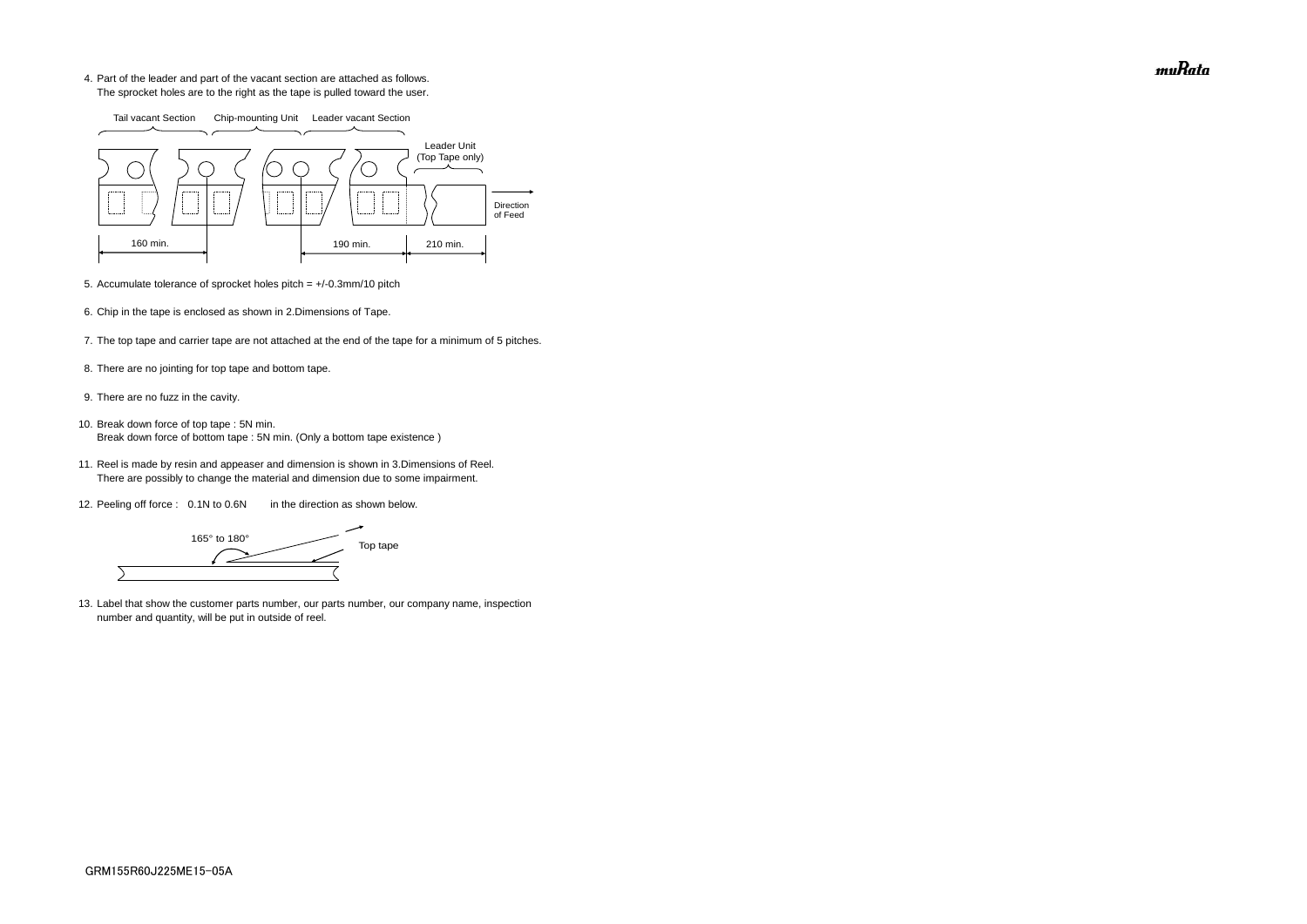Please contact us before using our products for the applications listed below which require especially high reliability for the prevention of defects which might directly cause damage to the third party's life, body or property.

 ①Aircraft equipment ②Aerospace equipment ③Undersea equipment ④Power plant control equipment ⑤Medical equipment ⑥Transportation equipment(vehicles,trains,ships,etc.) ⑦Traffic signal equipment ⑧Disaster prevention / crime prevention equipment ⑨Data-processing equipment ⑩Application of similar complexity and/or reliability requirements to the applications listed in the above.

# ■Storage and Operation condition

1. The performance of chip multilayer ceramic capacitors (henceforth just "capacitors") may be affected by the storage conditions. Please use them promptly after delivery.

1-1. Maintain appropriate storage for the capacitors using the following conditions: Room Temperature of 5℃ to 40℃ and a Relative Humidity of 20% to 70%.

 High temperature and humidity conditions and/or prolonged storage may cause deterioration of the packaging materials. If more than six months have elapsed since delivery, check packaging, mounting, etc. before use. In addition, this may cause oxidation of the electrodes. If more than one year has elapsed since delivery, also check the solderability before use.

- 1-2. Corrosive gas can react with the termination (external) electrodes or lead wires of capacitors, and result in poor solderability. Do not store the capacitors in an atmosphere consisting of corrosive gas (e.g.,hydrogen sulfide, sulfur dioxide, chlorine, ammonia gas etc.).
- 1-3. Due to moisture condensation caused by rapid humidity changes, or the photochemical change caused by direct sunlight on the terminal electrodes and/or the resin/epoxy coatings, the solderability and electrical performance may deteriorate. Do not store capacitors under direct sunlight or in high huimidity conditions.



# $\triangle$ Caution

# ■Limitation of Applications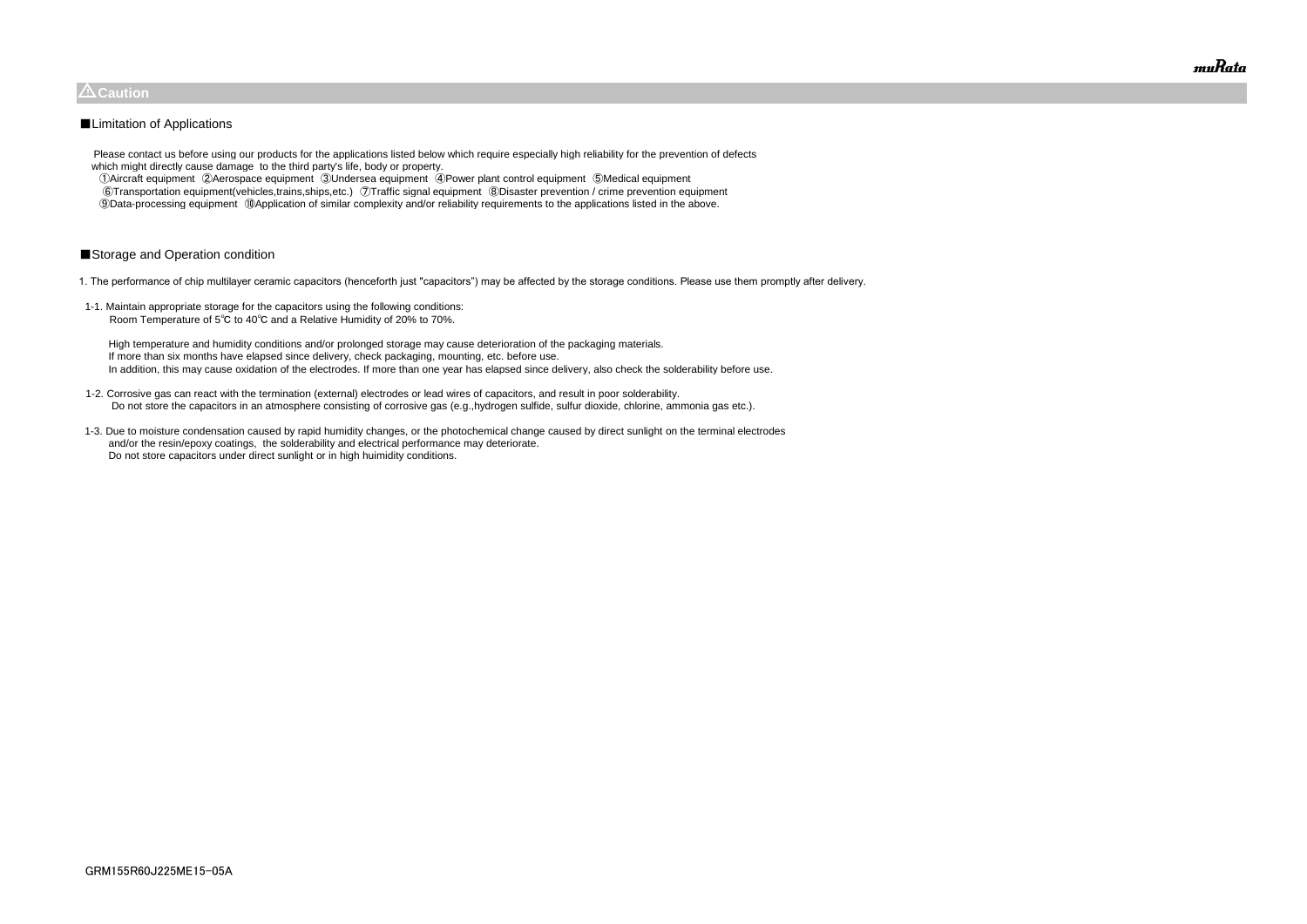# ■Rating

#### **1.Temperature Dependent Characteristics**

1. The electrical characteristics of the capacitor can change with temperature.

- 1-1. For capacitors having larger temperature dependency, the capacitance may change with temperature changes.
	- The following actions are recommended in order to ensure suitable capacitance values.
	- (1) Select a suitable capacitance for the operating temperature range.
	- (2) The capacitance may change within the rated temperature.

When you use a high dielectric constant type capacitor in a circuit that needs a tight (narrow) capacitance tolerance (e.g., a time-constant circuit), please carefully consider the temperature characteristics, and carefully confirm the various characteristics in actual use conditions and the actual system.

#### **2.Measurement of Capacitance**

1. Measure capacitance with the voltage and frequency specified in the product specifications.

- 1-1. The output voltage of the measuring equipment may decrease occasionally when capacitance is high. Please confirm whether a prescribed measured voltage is impressed to the capacitor.
- 1-2. The capacitance values of high dielectric constant type capacitors change depending on the AC voltage applied. Please consider the AC voltage characteristics when selecting a capacitor to be used in a AC circuit.

#### **3.Applied Voltage**

1. Do not apply a voltage to the capacitor that exceeds the rated voltage as called out in the specifications.



- 1-1. Applied voltage between the terminals of a capacitor shall be less than or equal to the rated voltage.
	- (1) When AC voltage is superimposed on DC voltage, the zero-to-peak voltage shall not exceed the rated DC voltage. When AC voltage or pulse voltage is applied, the peak-to-peak voltage shall not exceed the rated DC voltage.
	- (2) Abnormal voltages (surge voltage, static electricity, pulse voltage, etc.) shall not exceed the rated DC voltage.



(E:Maximum possible applied voltage.)

1-2. Influence of over voltage

 Over voltage that is applied to the capacitor may result in an electrical short circuit caused by the breakdown of the internal dielectric layers. The time duration until breakdown depends on the applied voltage and the ambient temperature.

muRata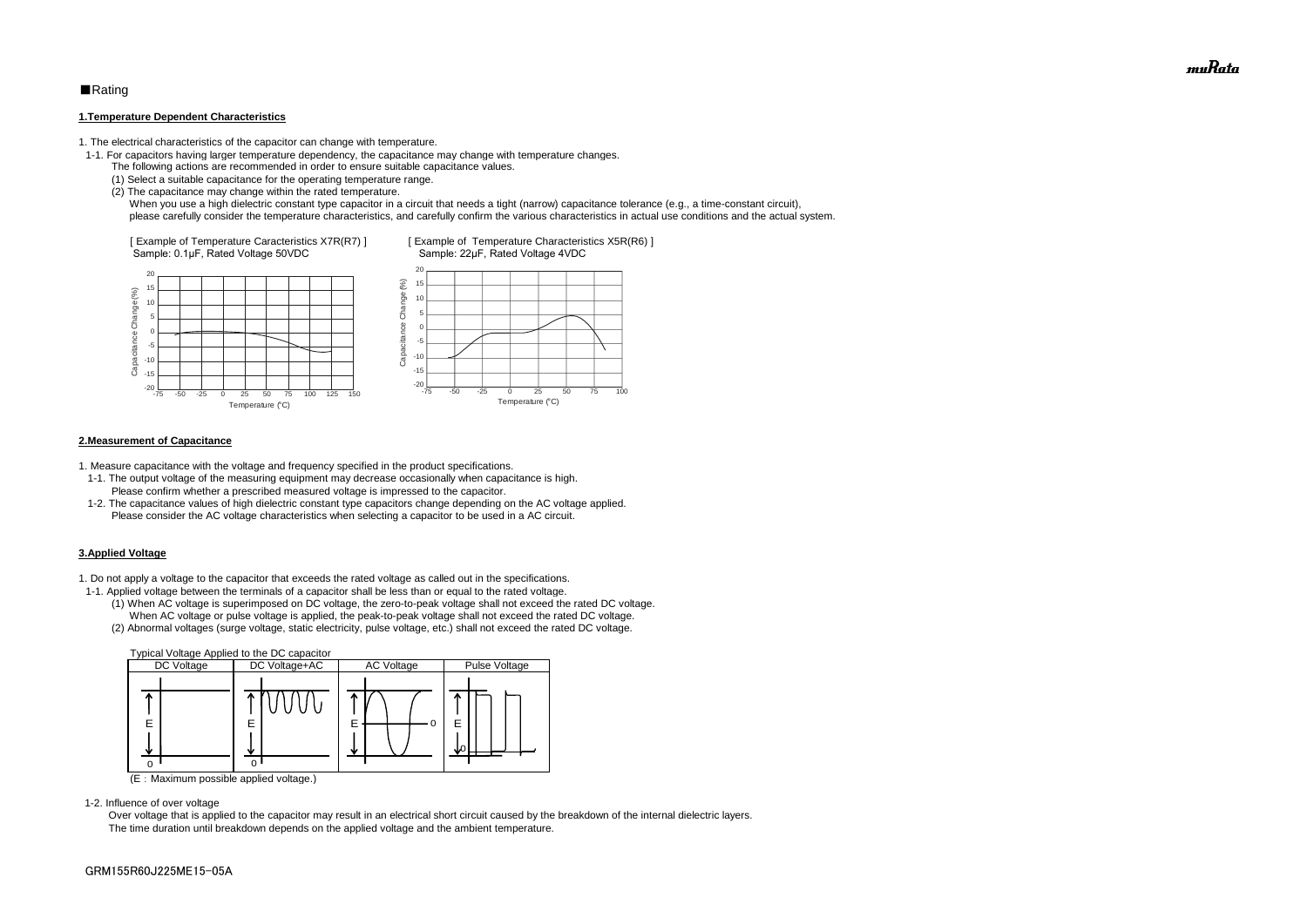#### **4.Type of Applied Voltage and Self-heating Temperature**

1.Confirm the operating conditions to make sure that no large current is flowing into the capacitor due to the continuous application of an AC voltage or pulse voltage.

 When a DC rated voltage product is used in an AC voltage circuit or a pulse voltage circuit, the AC current or pulse current will flow into the capacitor; therefore check the self-heating condition.

Please confirm the surface temperature of the capacitor so that the temperature remains within the upper limits

of the operating temperature, including the rise in temperature due to self-heating.

When the capacitor is used with a high-frequency voltage or pulse voltage, heat may be generated by dielectric loss.

<Applicable to Rated Voltage of less than 100VDC>

 The load should be contained so that the self-heating of the capacitor body remains below 20°C, when measuring at an ambient temperature of 25°C.

#### **5. DC Voltage and AC Voltage Characteristic**

- 1. The capacitance value of a high dielectric constant type capacitor changes depending on the DC voltage applied. Please consider the DC voltage characteristics when a capacitor is selected for use in a DC circuit.
- 1-1. The capacitance of ceramic capacitors may change sharply depending on the applied voltage. (See figure) Please confirm the following in order to secure the capacitance.
	- (1) Determine whether the capacitance change caused by the applied voltage is within the allowed range.
	- (2) In the DC voltage characteristics, the rate of capacitance change becomes larger as voltage increases, even if the applied voltage is below the rated voltage.

 When a high dielectric constant type capacitor is used in a circuit that requires a tight (narrow) capacitance tolerance (e.g., a time constant circuit), please carefully consider the voltage characteristics, and confirm the various characteristics in the actual operating conditions of the system.

2. The capacitance values of high dielectric constant type capacitors changes depending on the AC voltage applied. Please consider the AC voltage characteristics when selecting a capacitor to be used in a AC circuit.









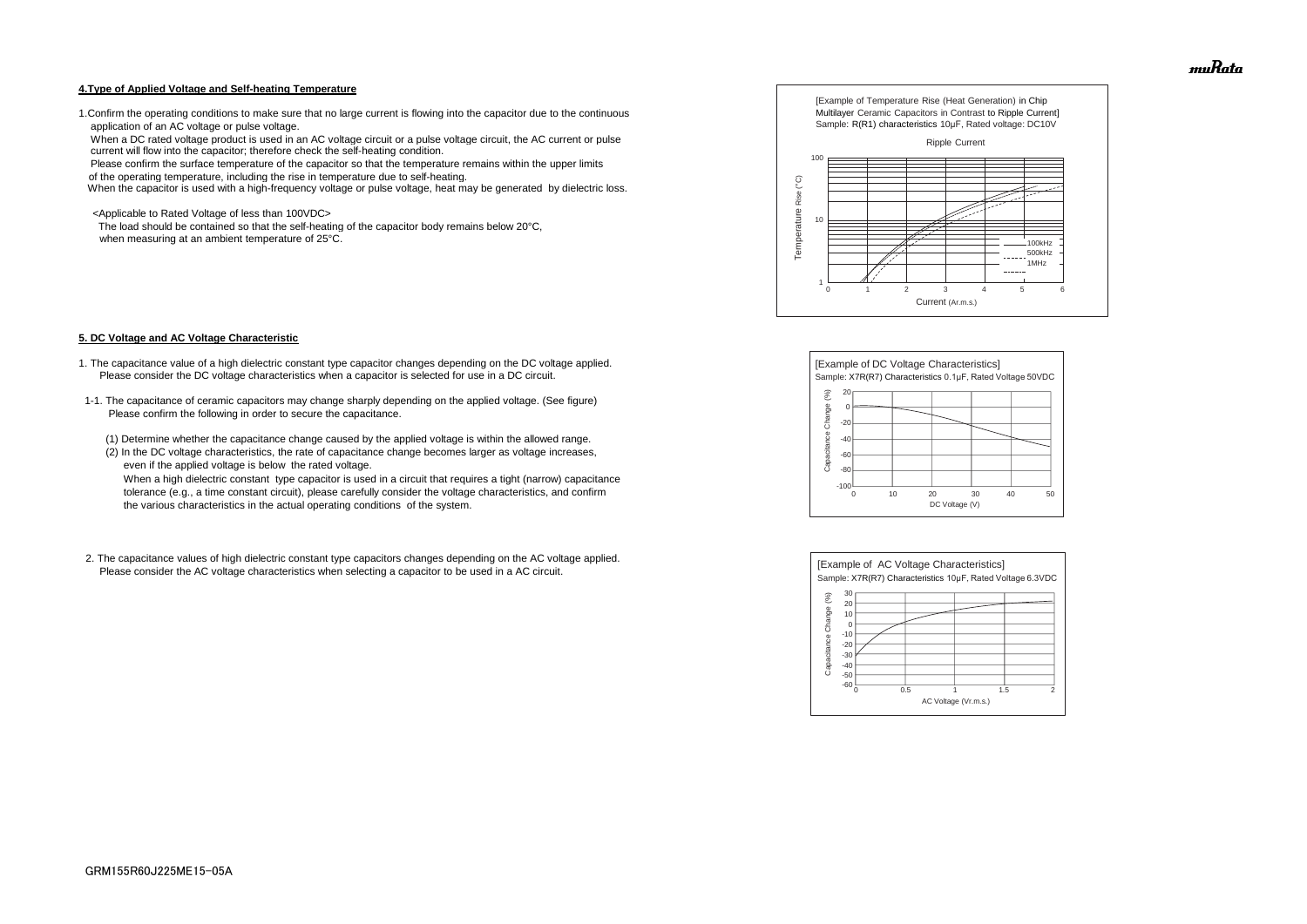#### **6. Capacitance Aging**



1. The high dielectric constant type capacitors have an Aging characteristic in which the capacitance value decreases with the passage of time.

 When you use a high dielectric constant type capacitors in a circuit that needs a tight (narrow) capacitance tolerance (e.g., a time-constant circuit), please carefully consider the characteristics of these capacitors, such as their aging, voltage, and temperature characteristics. In addition, check capacitors using your actual appliances at the intended environment and operating conditions.

#### **7.Vibration and Shock**

- 1. Please confirm the kind of vibration and/or shock, its condition, and any generation of resonance. Please mount the capacitor so as not to generate resonance, and do not allow any impact on the terminals.
- 2. Mechanical shock due to being dropped may cause damage or a crack in the dielectric material of the capacitor. Do not use a dropped capacitor because the quality and reliability may be deteriorated.
- 3. When printed circuit boards are piled up or handled, the corner of another printed circuit board should not be allowed to hit the capacitor in order to avoid a crack or other damage to the capacitor.





muRata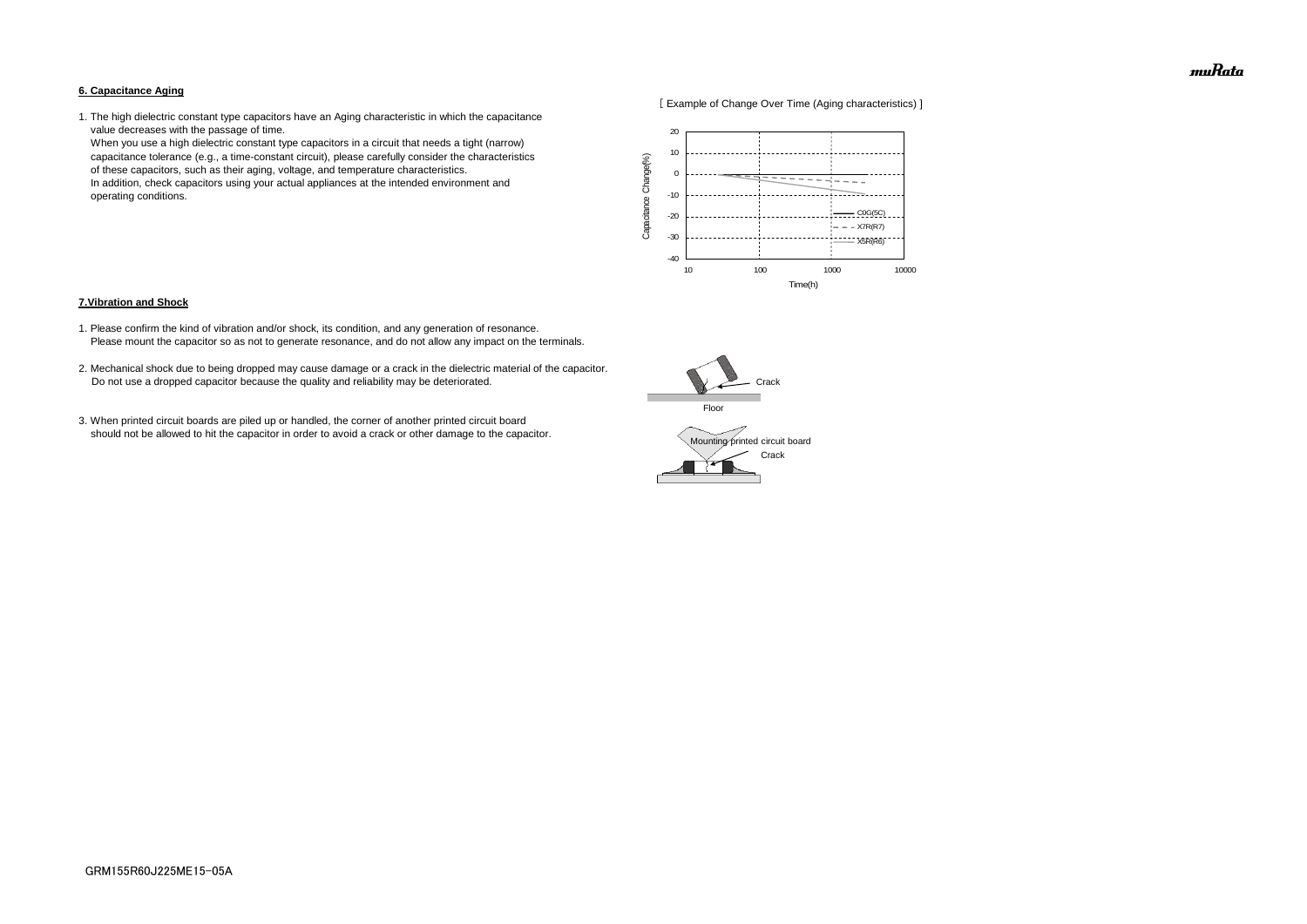# ■Soldering and Mounting

#### **1.Mounting Position**

- 1. Confirm the best mounting position and direction that minimizes the stress imposed on the capacitor during flexing or bending the printed circuit board. 1-1.Choose a mounting position that minimizes the stress imposed on the chip during flexing or bending of the board.
	- [ Component Direction ]

- [ Chip Mounting Close to Board Separation Point ]
- It is effective to implement the following measures, to reduce stress in separating the board.
- It is best to implement all of the following three measures; however, implement as many measures as possible to reduce stress.

Locate chip horizontal to the direction in which stress acts.

(Bad Example) (Good Example)

\*1 A > D is valid when stress is added vertically to the perforation as with Hand Separation. If a Cutting Disc is used, stress will be diagonal to the PCB, therefore  $A > D$  is invalid.

When a capacitor is mounted near a screw hole, it may be affected by the board deflection that occurs during the tightening of the screw. Mount the capacitor in a position as far away from the screw holes as possible.

#### [ Mounting Capacitors Near Screw Holes ]

## **2.Information before Mounting**

| <b>Contents of Measures</b>                                                                  | <b>Stress Level</b> |
|----------------------------------------------------------------------------------------------|---------------------|
| $(1)$ Turn the mounting direction of the component parallel to the board separation surface. | $A > D^*1$          |
| (2) Add slits in the board separation part.                                                  | A > B               |
| (3) Keep the mounting position of the component away from the board separation surface.      | A > C               |

- 1. Do not re-use capacitors that were removed from the equipment.
- 2. Confirm capacitance characteristics under actual applied voltage.
- 3. Confirm the mechanical stress under actual process and equipment use.
- 4. Confirm the rated capacitance, rated voltage and other electrical characteristics before assembly.
- 5. Prior to use, confirm the solderability of capacitors that were in long-term storage.
- 6. Prior to measuring capacitance, carry out a heat treatment for capacitors that were in long-term storage.
- 7.The use of Sn-Zn based solder will deteriorate the reliability of the MLCC.

Please contact our sales representative or product engineers on the use of Sn-Zn based solder in advance.





muRata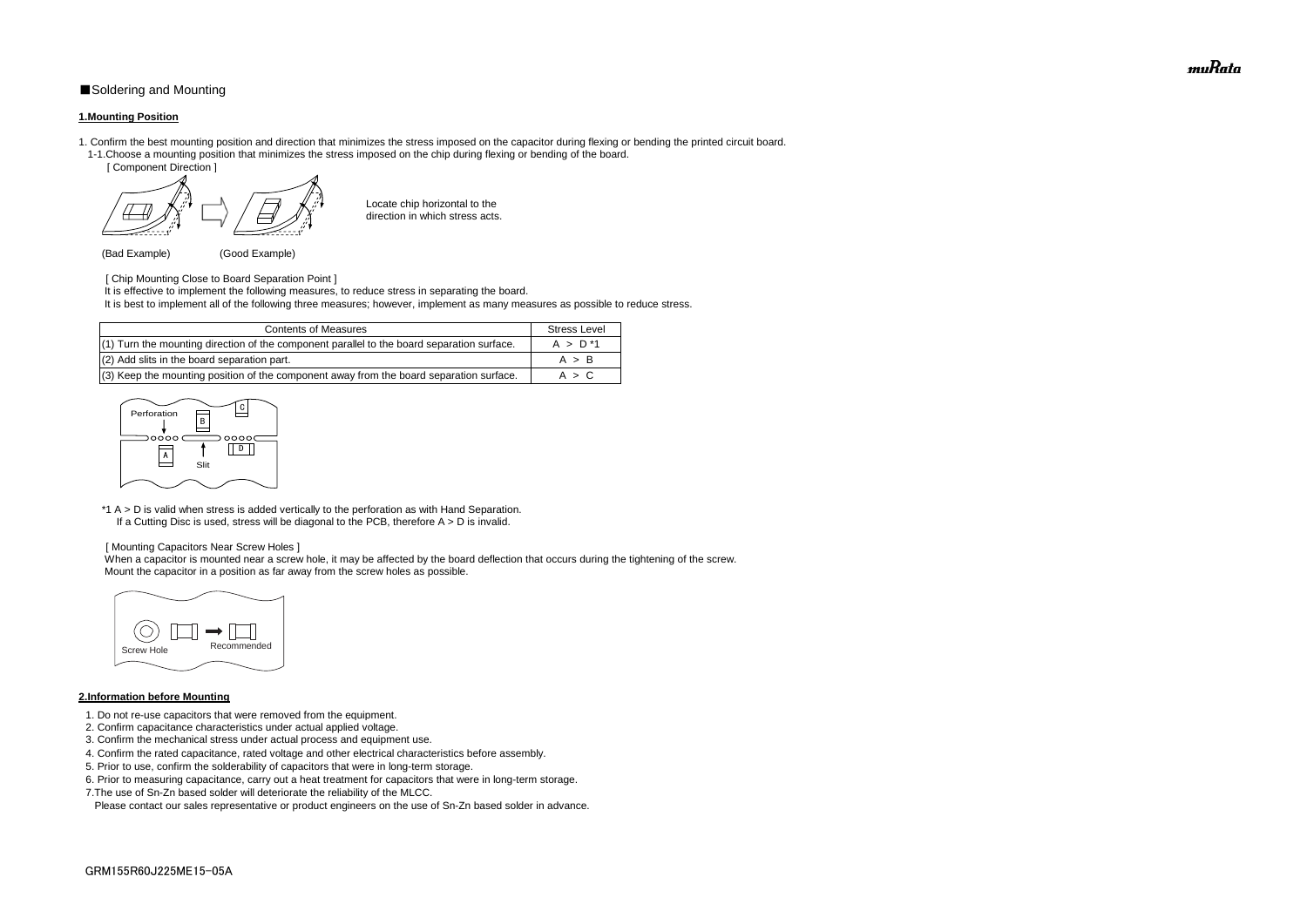#### **3.Maintenance of the Mounting (pick and place) Machine**

- 1. Make sure that the following excessive forces are not applied to the capacitors.
	- Check the mounting in the actual device under actual use conditions ahead of time.
- 1-1. In mounting the capacitors on the printed circuit board, any bending force against them shall be kept to a minimum to prevent them from any damage or cracking. Please take into account the following precautions and recommendations for use in your process.
	- (1) Adjust the lowest position of the pickup nozzle so as not to bend the printed circuit board.

2. Dirt particles and dust accumulated in the suction nozzle and suction mechanism prevent the nozzle from moving smoothly. This creates excessive force on the capacitor during mounting, causing cracked chips. Also, the locating claw, when worn out, imposes uneven forces on the chip when positioning, causing cracked chips. The suction nozzle and the locating claw must be maintained, checked and replaced periodically.



muRata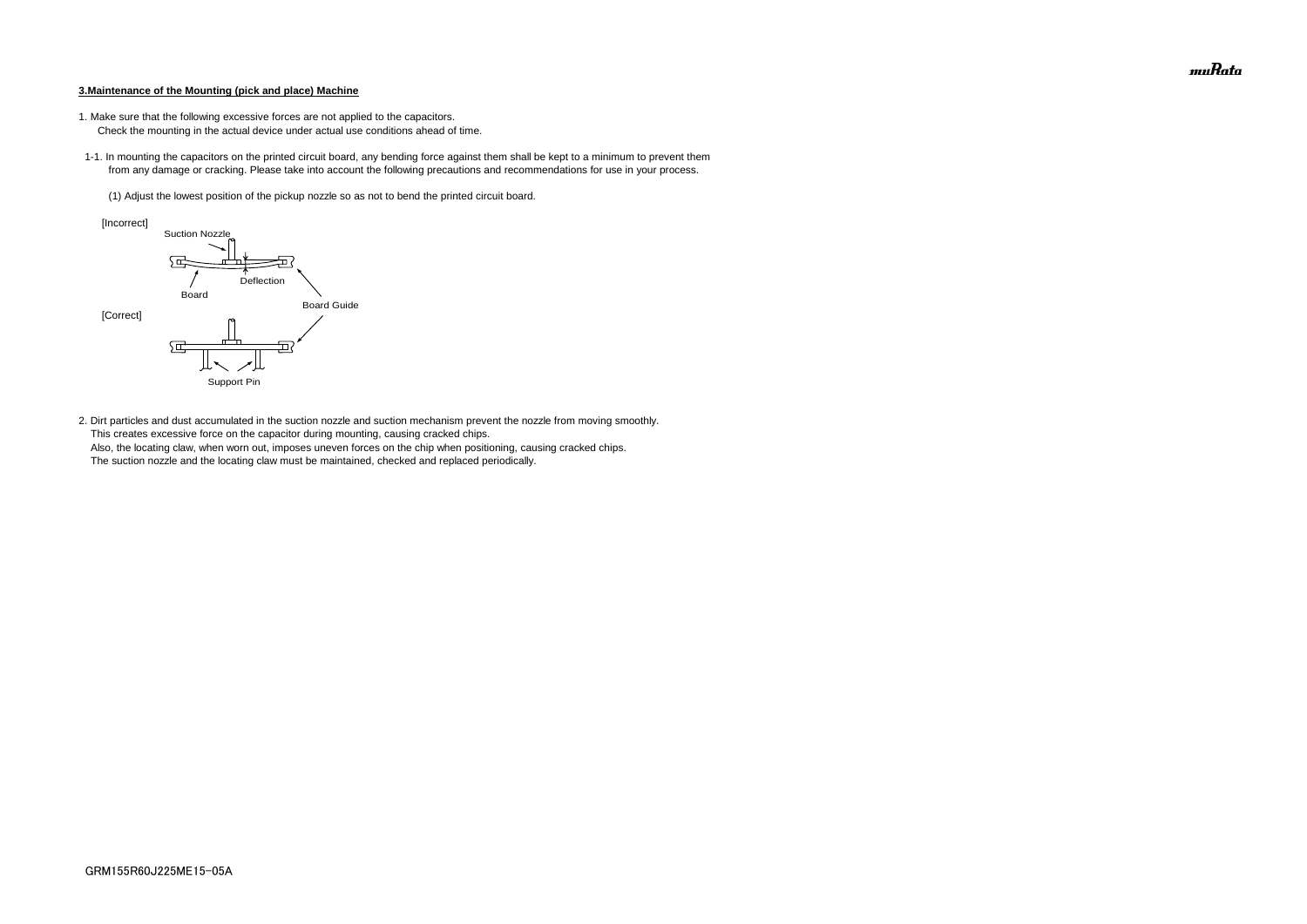#### **4-1.Reflow Soldering**

1. When sudden heat is applied to the components, the mechanical strength of the components will [Standard Conditions for Reflow Soldering] decrease because a sudden temperature change causes deformation inside the components. In order to prevent mechanical damage to the components, preheating is required for both the components and the PCB.

Preheating conditions are shown in table 1.

 It is required to keep the temperature differential between the solder and the components surface (ΔT) as small as possible.

2. When components are immersed in solvent after mounting, be sure to maintain the temperature difference (ΔT) between the component and the solvent within the range shown in the table 1.

#### Recommended Conditions

3. When a capacitor is mounted at a temperature lower than the peak reflow temperature recommended by the solder manufacturer, the following quality problems can occur. Consider factors such as the placement of peripheral components and the reflow temperature setting to prevent the capacitor's reflow temperature from dropping below the peak temperature specified. Be sure to evaluate the mounting situation beforehand and verify that none of the following problems occur.



In the case of repeated soldering, the accumulated Lead Free Solder: Sn-3.0Ag-0.5Cu soldering time must be within the range shown above.

 ・Drop in solder wettability ・Solder voids ・Possible occurrence of whiskering ・Drop in bonding strength ・Drop in self-alignment properties ・Possible occurrence of tombstones and/or shifting on the land patterns of the circuit board

| <sup>-</sup> able |                                |                              |
|-------------------|--------------------------------|------------------------------|
| <b>Series</b>     | Chip Dimension(L/W) Code       | Temperature Differential     |
| <b>GRM</b>        | 01/02/MD/03/15/<br>18/JN/21/31 | $\Delta T \leq 190^{\circ}C$ |
| <b>GRM</b>        | 32/43/55                       | $\Delta T \leq 130^{\circ}C$ |

#### 4. Optimum Solder Amount for Reflow Soldering

4-1. Overly thick application of solder paste results in a excessive solder fillet height. This makes the chip more susceptible to mechanical and thermal stress on the board and may cause the chips to crack.

- 4-2. Too little solder paste results in a lack of adhesive strength on the termination, which may result in chips breaking loose from the PCB.
- 4-3. Please confirm that solder has been applied smoothly to the termination.

Make sure not to impose any abnormal mechanical shocks to the PCB.

|                  | Lead Free Solder       |  |
|------------------|------------------------|--|
| Peak Temperature | 240 to $260^{\circ}$ C |  |
| Atmosphere       | Air or $N_2$           |  |



#### Inverting the PCB



[Allowable Reflow Soldering Temperature and Time]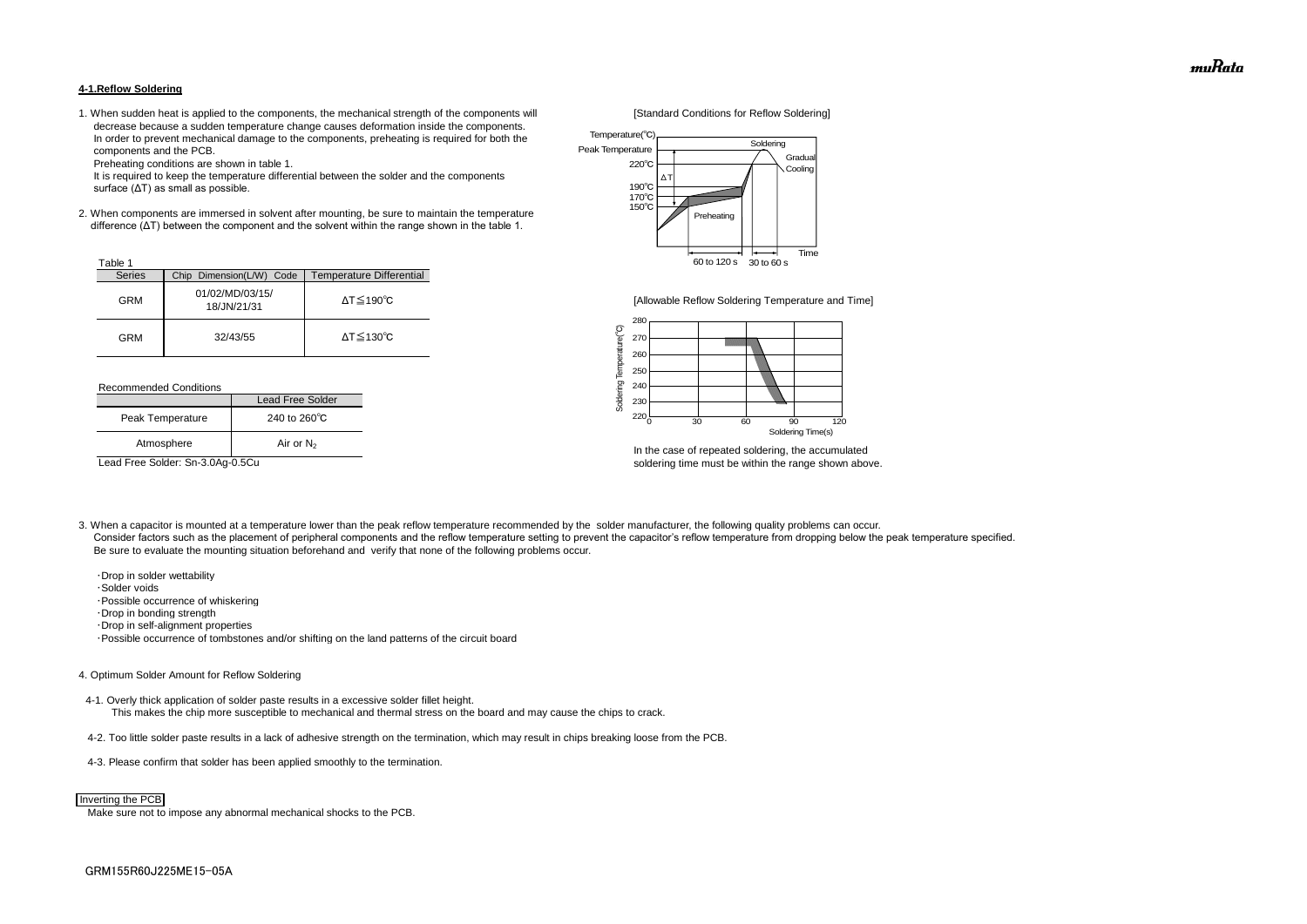#### **4-2.Flow Soldering**

1. Do not apply flow soldering to chips not listed in Table 2. [Standard Conditions for Flow Soldering]

Table 2

2. When sudden heat is applied to the components, the mechanical strength of the components will decrease because a sudden temperature change causes deformation inside the components. In order to prevent mechanical damage to the components, preheating is required for both of the components and the PCB.

It is required to keep the temperature differential between the solder and the components surface [Allowable Flow Soldering Temperature and Time] (ΔT) as low as possible.

Preheating conditions are shown in table 2.

- 3. Excessively long soldering time or high soldering temperature can result in leaching of the terminations, causing poor adhesion or a reduction in capacitance value due to loss of contact between the inner electrodes and terminations.
- 4. When components are immersed in solvent after mounting, be sure to maintain the temperature differential (ΔT) between the component and solvent within the range shown in the table 2.

| <b>Series</b> | Chip Dimension(L/W) Code | Temperature Differential |
|---------------|--------------------------|--------------------------|
| GRM           | 18/21/31                 | ΔT≦150℃                  |

#### Recommended Conditions

Lead Free Solder: Sn-3.0Ag-0.5Cu

#### 5. Optimum Solder Amount for Flow Soldering

 5-1. The top of the solder fillet should be lower than the thickness of the components. If the solder amount is excessive, the risk of cracking is higher during board bending or any other stressful condition.



In the case of repeated soldering, the accumulated soldering time must be within the range shown above.

|                                    | <b>Lead Free Solder</b> |
|------------------------------------|-------------------------|
| <b>Preheating Peak Temperature</b> | 100 to 120 $\degree$ C  |
| Soldering Peak Temperature         | 250 to $260^{\circ}$ C  |
| Atmosphere                         | Air or $N_2$            |





muRata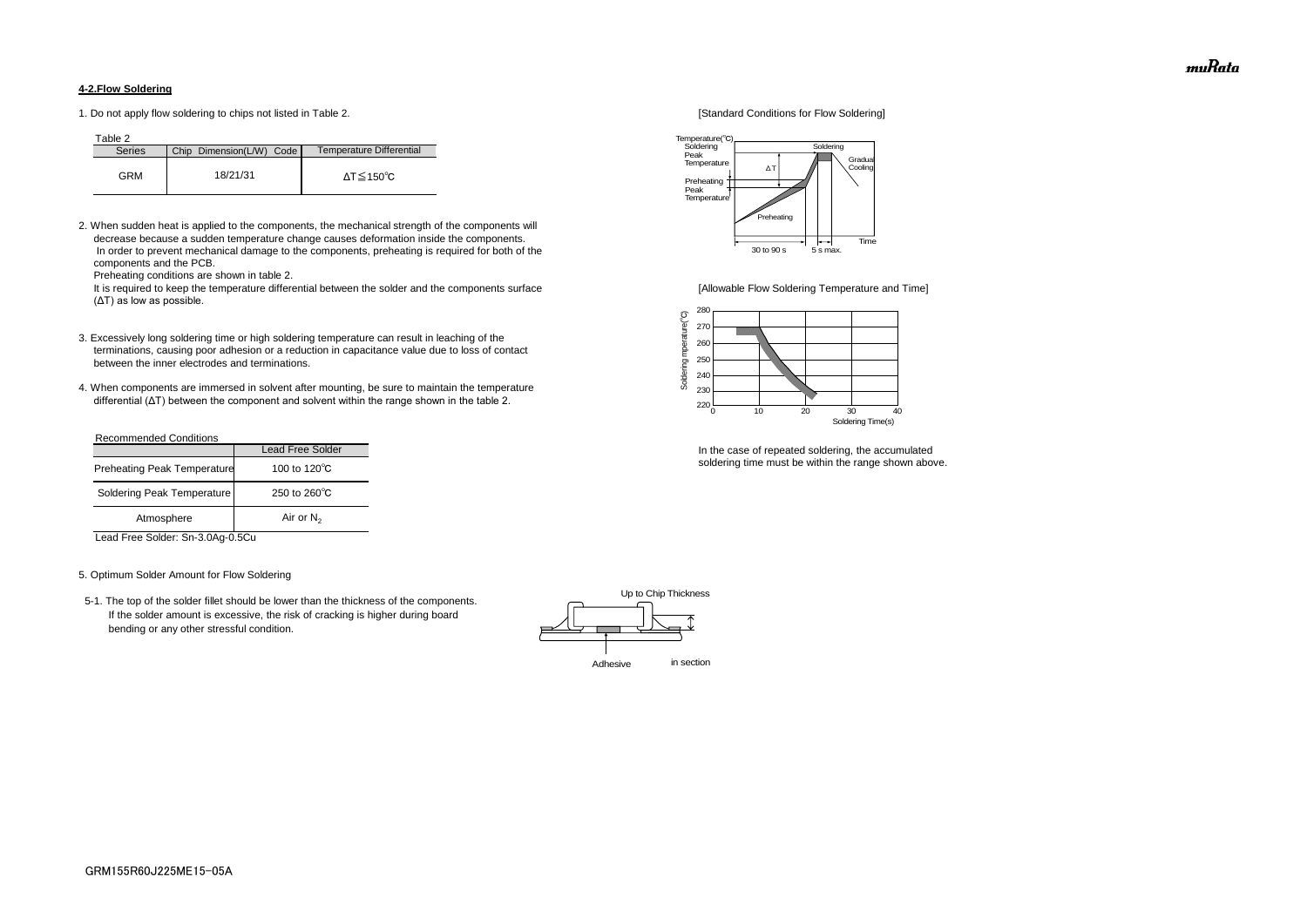#### **4-3.Correction of Soldered Portion**

When sudden heat is applied to the capacitor, distortion caused by the large temperature difference occurs internally, and can be the cause of cracks. Capacitors also tend to be affected by mechanical and thermal stress depending on the board preheating temperature or the soldering fillet shape, and can be the cause of cracks. Please refer to "1. PCB Design" or "3. Optimum solder amount" for the solder amount and the fillet shapes.

#### 1. Correction with a Soldering Iron

- 1-1. In order to reduce damage to the capacitor, be sure to preheat the capacitor and the mounting board.
- Preheat to the temperature range shown in Table 3. A hot plate, hot air type preheater, etc. can be used for preheating. 1-2. After soldering, do not allow the component/PCB to cool down rapidly.
- 1-3. Perform the corrections with a soldering iron as quickly as possible. If the soldering iron is applied too long, there is a possibility of causing solder leaching on the terminal electrodes, which will cause deterioration of the adhesive strength and other problems.

Lead Free Solder: Sn-3.0Ag-0.5Cu

\* Please manage Δ T in the temperature of soldering iron and the preheating temperature.

2. Correction with Spot Heater

 Compared to local heating with a soldering iron, hot air heating by a spot heater heats the overall component and board, therefore, it tends to lessen the thermal shock. In the case of a high density mounted board, a spot heater can also prevent concerns of the soldering iron making direct contact with the component.

- 2-1. If the distance from the hot air outlet of the spot heater to the component is too close, cracks may occur due to thermal shock. To prevent this problem, follow the conditions shown in Table 4.
- 2-2. In order to create an appropriate solder fillet shape, it is recommended that hot air be applied at the angle shown in Figure 1.

| Table 3 |                                    |                                      |                           |                                         |            |
|---------|------------------------------------|--------------------------------------|---------------------------|-----------------------------------------|------------|
| Series  | Chip<br>Dimension<br>(L/W)<br>Code | Temperature of<br>Soldering Iron Tip | Preheating<br>Temperature | Temperature<br>$Differential(\Delta T)$ | Atmosphere |
| GRM     | 03/15/18/JN/21/31                  | $350^{\circ}$ C max.                 | $150^{\circ}$ C min.      | $\Delta T \leq 190^{\circ}C$            | Air        |
| GRM     | 32/43/55                           | $280^{\circ}$ C max.                 | $150^{\circ}$ C min.      | $\Delta T \leq 130^{\circ}C$            | Air        |

- 3. Optimum solder amount when re-working with a soldering iron
- 3-1. If the solder amount is excessive, the risk of cracking is higher during board bending or any other stressful condition. Too little solder amount results in a lack of adhesive strength on the termination, which may result in chips breaking loose from the PCB. Please confirm that solder has been applied smoothly is and rising to the end surface of the chip.

| Table 4                                      |                                  |
|----------------------------------------------|----------------------------------|
| <b>Distance</b>                              | 5mm or more                      |
| Hot Air Application angle                    | 45° *Figure 1                    |
| Hot Air Temperature Nozzle Outlet 400°C max. |                                  |
|                                              | Less than 10 s                   |
|                                              | (3216M / 1206 size or smaller)   |
| <b>Application Time</b>                      | Less than 30 s                   |
|                                              | (3225M / 1210 size or larger)    |
|                                              | (3216M, 3225M: Metric size code) |

3-3. Solder wire with ø0.5mm or smaller is required for soldering.







3-2. A soldering iron with a tip of ø3mm or smaller should be used. In section

It is also necessary to keep the soldering iron from touching the components during the re-work.

muRata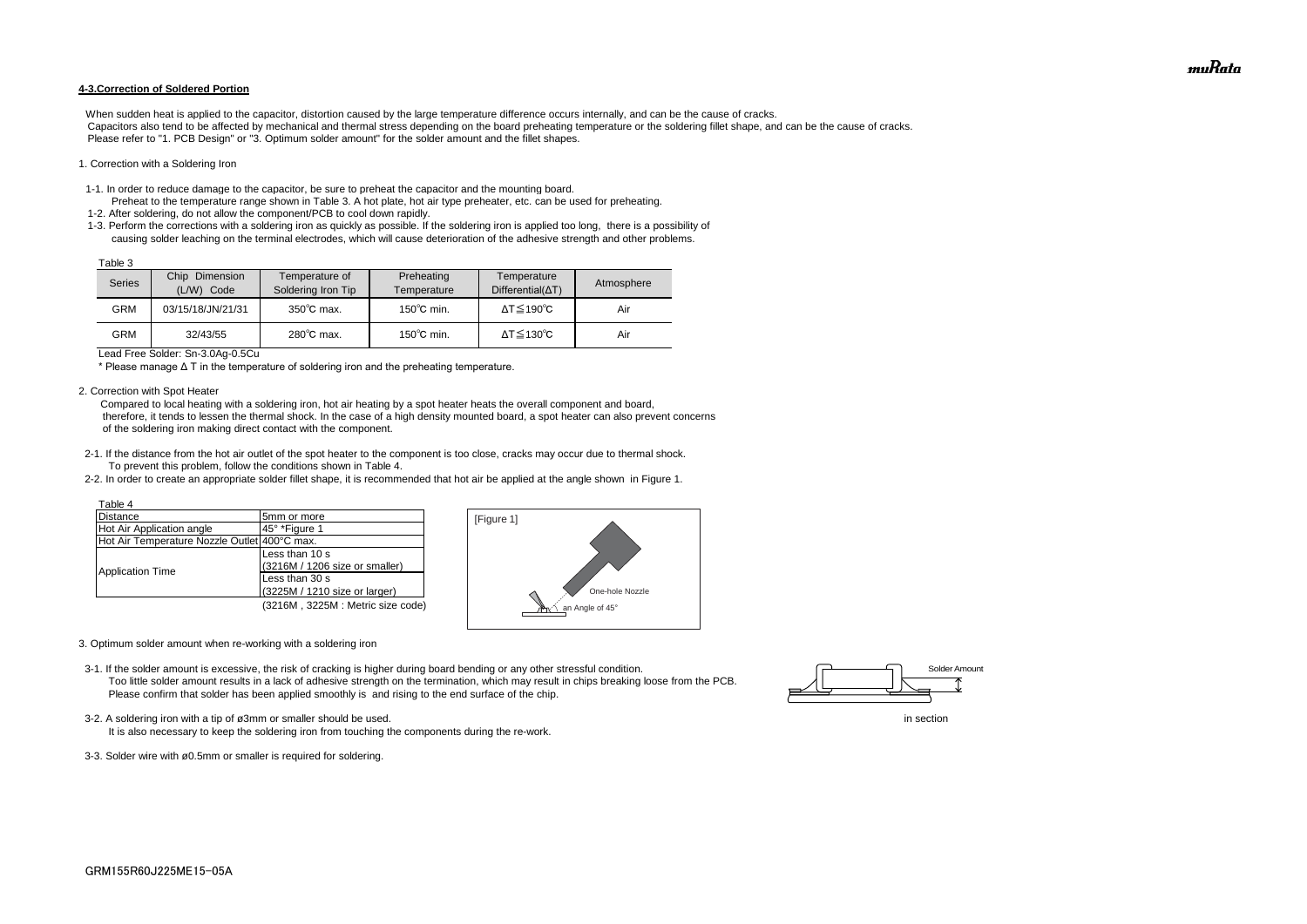### **5.Washing**

 Excessive ultrasonic oscillation during cleaning can cause the PCBs to resonate, resulting in cracked chips or broken solder joints. Before starting your production process, test your cleaning equipment / process to insur eit does not degrade the capacitors.

#### **6.Electrical Test on Printed Circuit Board**

- 1. Confirm position of the support pin or specific jig, when inspecting the electrical performance of a capacitor after mounting on the printed circuit board.
- 1-1. Avoid bending the printed circuit board by the pressure of a test-probe, etc. The thrusting force of the test probe can flex the PCB, resulting in cracked chips or open solder joints. Provide support pins on the back side of the PCB to prevent warping or flexing. Install support pins as close to the test-probe as possible.
- 1-2. Avoid vibration of the board by shock when a test -probe contacts a printed circuit board.

[Not Recommended] [Recommended]





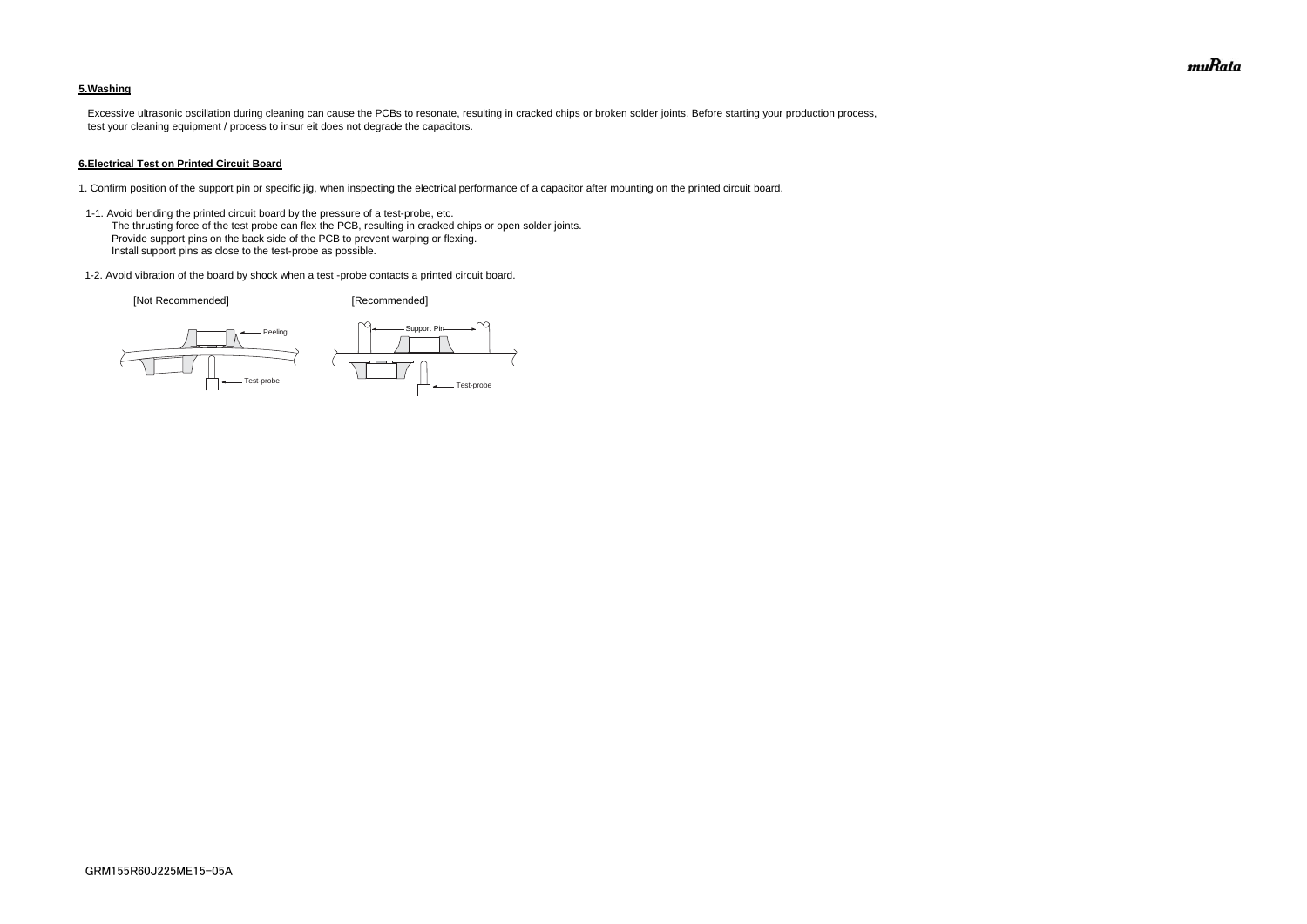#### **7.Printed Circuit Board Cropping**

- 1. After mounting a capacitor on a printed circuit board, do not apply any stress to the capacitor that caused bending or twisting the board.
- 1-1. In cropping the board, the stress as shown may cause the capacitor to crack. Cracked capacitors may cause deterioration of the insulation resistance, and result in a short. Avoid this type of stress to a capacitor.



2. Check the cropping method for the printed circuit board in advance.

2-1. Printed circuit board cropping shall be carried out by using a jig or an apparatus (Disc separator, router type separator, etc.) to prevent the mechanical stress that can occur to the board.

 \* When a board separation jig or disc separator is used, if the following precautions are not observed, a large board deflection stress will occur and the capacitors may crack. Use router type separator if at all possible.

#### (1) Example of a suitable jig

[In the case of Single-side Mounting]

An outline of the board separation jig is shown as follows.

Recommended example:

 Stress on the component mounting position can be minimized by holding the portion close to the jig, and bend in the direction towards the side where the capacitors are mounted. Not recommended example: The risk of cracks occurring in the capacitors increases due to large stress being applied to the component mounting position, if the portion away from the jig is held and bent in thedirection opposite the side where the capacitors are mounted.

[In the case of Double-sided Mounting]

 Since components are mounted on both sides of the board, the risk of cracks occurring can not be avoided with the above method. Therefore, implement the following measures to prevent stress from being applied to the components.

#### (Measures)

(1) Consider introducing a router type separator.

If it is difficult to introduce a router type separator, implement the following measures. (Refer to item 1. Mounting Position)

(2) Mount the components parallel to the board separation surface.

(3) When mounting components near the board separation point, add slits in the separation position near the component.



(4) Keep the mounting position of the components away from the board separation point.

| <b>Board Separation Method</b> | Hand Separation                                                                       | 1) Board Separation Jig                                             | <b>Board Separation Apparatus</b>                                                                              |                          |  |
|--------------------------------|---------------------------------------------------------------------------------------|---------------------------------------------------------------------|----------------------------------------------------------------------------------------------------------------|--------------------------|--|
|                                | Nipper Separation                                                                     |                                                                     | 2) Disc Separator                                                                                              | 3) Router Type Separator |  |
| Level of stress on board       | High                                                                                  | Medium                                                              | Medium                                                                                                         | Low                      |  |
| Recommended                    |                                                                                       | Δ*                                                                  | Δ*                                                                                                             |                          |  |
| <b>Notes</b>                   | Hand and nipper<br>separation apply a high<br>level of stress.<br>Use another method. | · Board handling<br>Board bending direction<br>Layout of capacitors | · Board handling<br>Layout of slits<br>Design of V groove<br>Arrangement of blades<br>. Controlling blade life | Board handling           |  |

muRata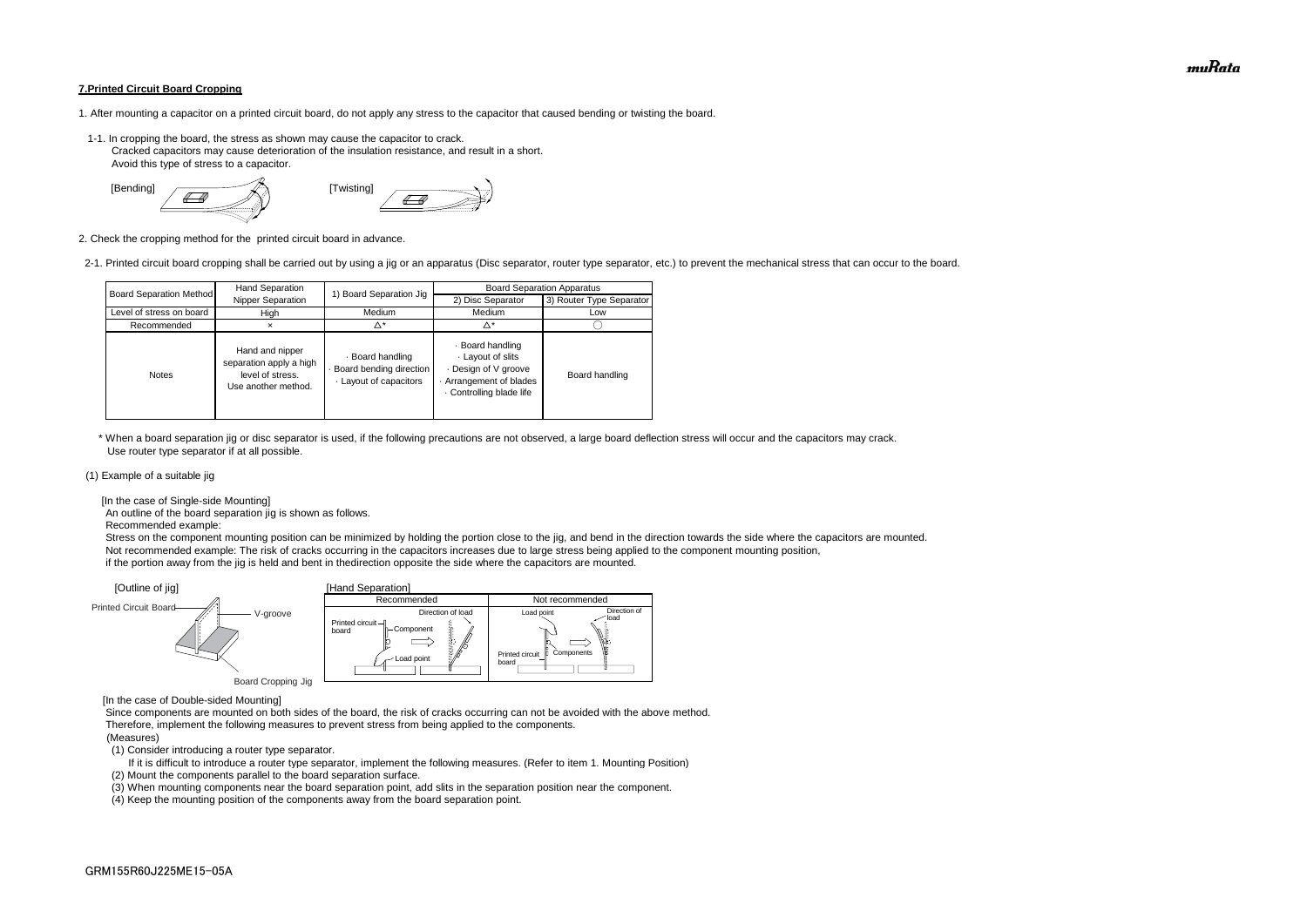#### (2) Example of a Disc Separator

- An outline of a disc separator is shown as follows. As shown in the Principle of Operation, the top blade and bottom blade are aligned with the V-grooves on the printed circuit board to separate the board. In the following case, board deflection stress will be applied and cause cracks in the capacitors.
- (1) When the adjustment of the top and bottom blades are misaligned, such as deviating in the top-bottom, left-right or front-rear directions
- (2) The angle of the V groove is too low, depth of the V groove is too shallow, or the V groove is misaligned top-bottom
- IF V groove is too deep, it is possible to brake when you handle and carry it. Carefully design depth of the V groove with consideration about strength of material of the printed circuit board.

[ Disc Separator ]

(3) Example of Router Type Separator

The router type separator performs cutting by a router rotating at a high speed.





 Since the board does not bend in the cutting process, stress on the board can be suppressed during board separation. When attaching or removing boards to/from the router type separator, carefully handle the boards to prevent bending.

| V-groove Design ]      |                         |                 |                   |                |  |  |
|------------------------|-------------------------|-----------------|-------------------|----------------|--|--|
| Example of Recommended |                         | Not Recommended |                   |                |  |  |
| V-groove Design        | Left-right Misalignment | Low-Angle       | Depth too Shallow | Depth too Deep |  |  |
|                        |                         |                 |                   |                |  |  |

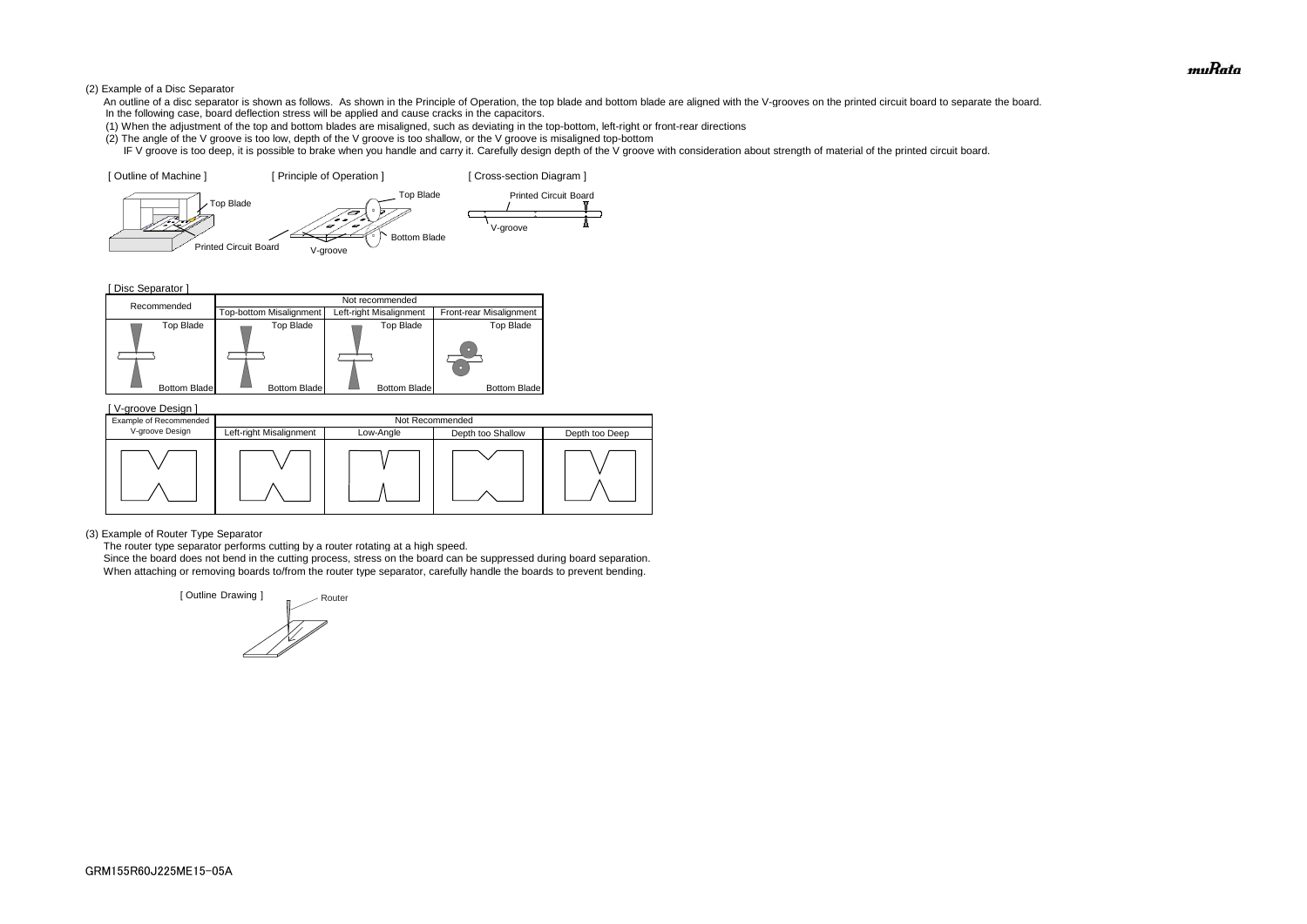#### **8. Assembly**

#### 1. Handling

 If a board mounted with capacitors is held with one hand, the board may bend. Firmly hold the edges of the board with both hands when handling. If a board mounted with capacitors is dropped, cracks may occur in the capacitors. Do not use dropped boards, as there is a possibility that the quality of the capacitors may be impaired.

#### 2. Attachment of Other Components

#### 2-1. Mounting of Other Components

Pay attention to the following items, when mounting other components on the back side of the board after capacitors have been mounted on the opposite side.

When the bottom dead point of the suction nozzle is set too low, board deflection stress may be applied to the capacitors on the back side (bottom side), and cracks may occur in the capacitors. · After the board is straightened, set the bottom dead point of the nozzle on the upper surface of the board.

· Periodically check and adjust the bottom dead point.

#### 2-2. Inserting Components with Leads into Boards

 When inserting components (transformers, IC, etc.) into boards, bending the board may cause cracks in the capacitors or cracks in the solder. Pay attention to the following.

- · Increase the size of the holes to insert the leads, to reduce the stress on the board during insertion.
- · Fix the board with support pins or a dedicated jig before insertion.
- · Support below the board so that the board does not bend. When using support pins on the board, periodically confirm that there is no difference in the height of each support pin.

2-3. Attaching/Removing Sockets and/or Connectors

Insertion and removal of sockets and connectors, etc., might cause the board to bend.

Please insure that the board does not warp during insertion and removal of sockets and connectors, etc., or the bending may damage mounted components on the board.

#### 2-4. Tightening Screws

The board may be bent, when tightening screws, etc. during the attachment of the board to a shield or chassis.

Pay attention to the following items before performing the work.

· Plan the work to prevent the board from bending.

· Use a torque screwdriver, to prevent over-tightening of the screws.

· The board may bend after mounting by reflow soldering, etc. Please note, as stress may be applied to the chips by forcibly flattening the board when tightening the screws.









muRata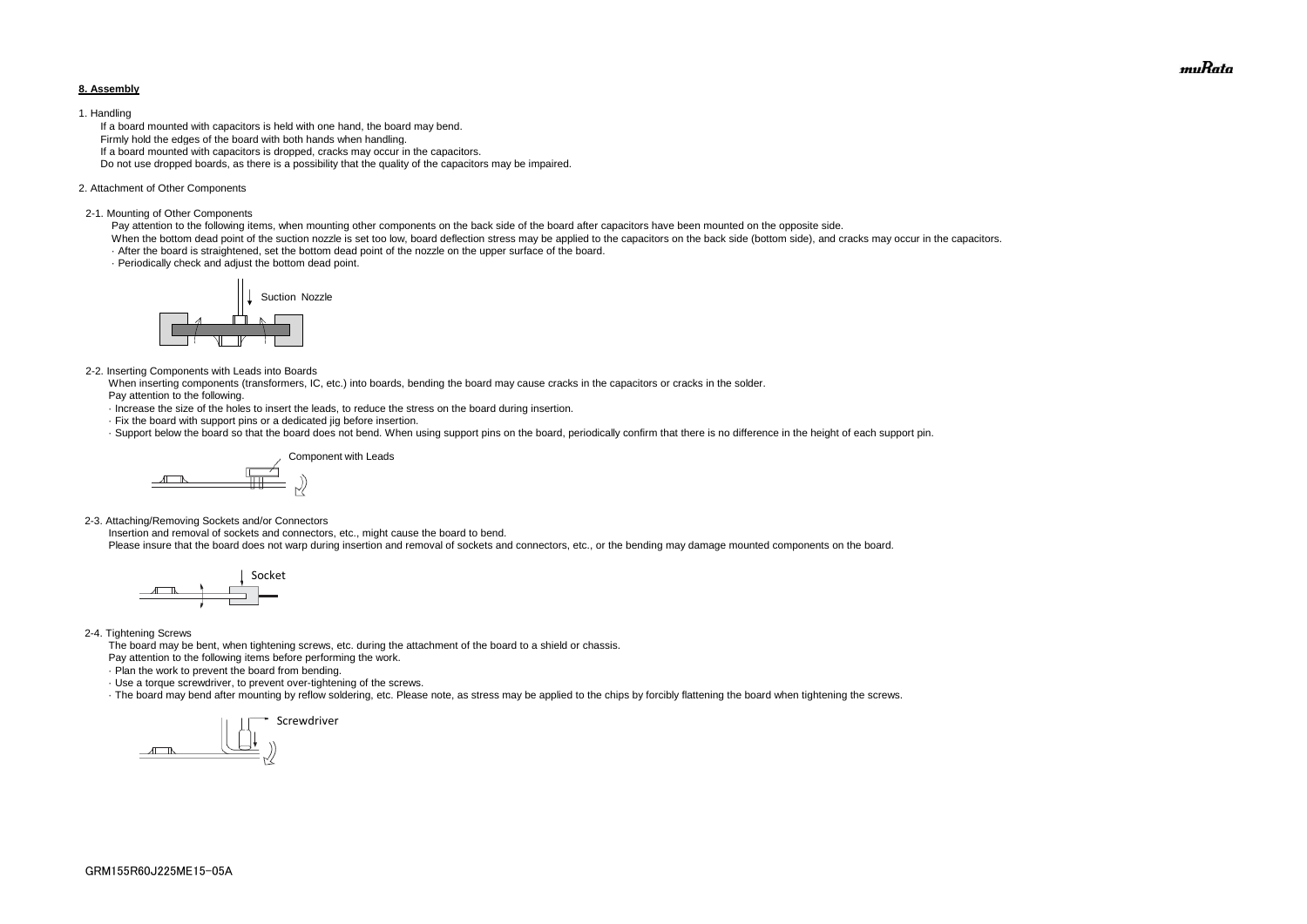# ■ Others

#### **1. Under Operation of Equipment**

- 1-1. Do not touch a capacitor directly with bare hands during operation in order to avoid the danger of an electric shock.
- 1-2. Do not allow the terminals of a capacitor to come in contact with any conductive objects (short-circuit). Do not expose a capacitor to a conductive liquid, inducing any acid or alkali solutions.
- 1-3. Confirm the environment in which the equipment will operate is under the specified conditions.
	- Do not use the equipment under the following environments.
	- (1) Being spattered with water or oil.
	- (2) Being exposed to direct sunlight.
	- (3) Being exposed to ozone, ultraviolet rays, or radiation.
	- (4) Being exposed to toxic gas (e.g., hydrogen sulfide, sulfur dioxide, chlorine, ammonia gas etc.)
	- (5) Any vibrations or mechanical shocks exceeding the specified limits.
	- (6) Moisture condensing environments.
- 1-4. Use damp proof countermeasures if using under any conditions that can cause condensation.

#### **2. Others**

If the circuit being used may cause an electrical shock, smoke or fire when a capacitor is shorted, be sure to install fail-safe functions, such as a fuse, to prevent secondary accidents. (2) This series are not safety standard certified products.

- 2-1. In an Emergency
	- (1) If the equipment should generate smoke, fire, or smell, immediately turn off or unplug the equipment.
	- If the equipment is not turned off or unplugged, the hazards may be worsened by supplying continuous power.
	- (2) In this type of situation, do not allow face and hands to come in contact with the capacitor or burns may be caused by the capacitor's high temperature.
- 2-2. Disposal of waste

When capacitors are disposed of, they must be burned or buried by an industrial waste vendor with the appropriate licenses.

- 2-3. Circuit Design
	- (1) Addition of Fail Safe Function
	- Capacitors that are cracked by dropping or bending of the board may cause deterioration of the insulation resistance, and result in a short.

2-4. Remarks

 Failure to follow the cautions may result, worst case, in a short circuit and smoking when the product is used. The above notices are for standard applications and conditions. Contact us when the products are used in special mounting conditions. Select optimum conditions for operation as they determine the reliability of the product after assembly. The data herein are given in typical values, not guaranteed ratings.

muRata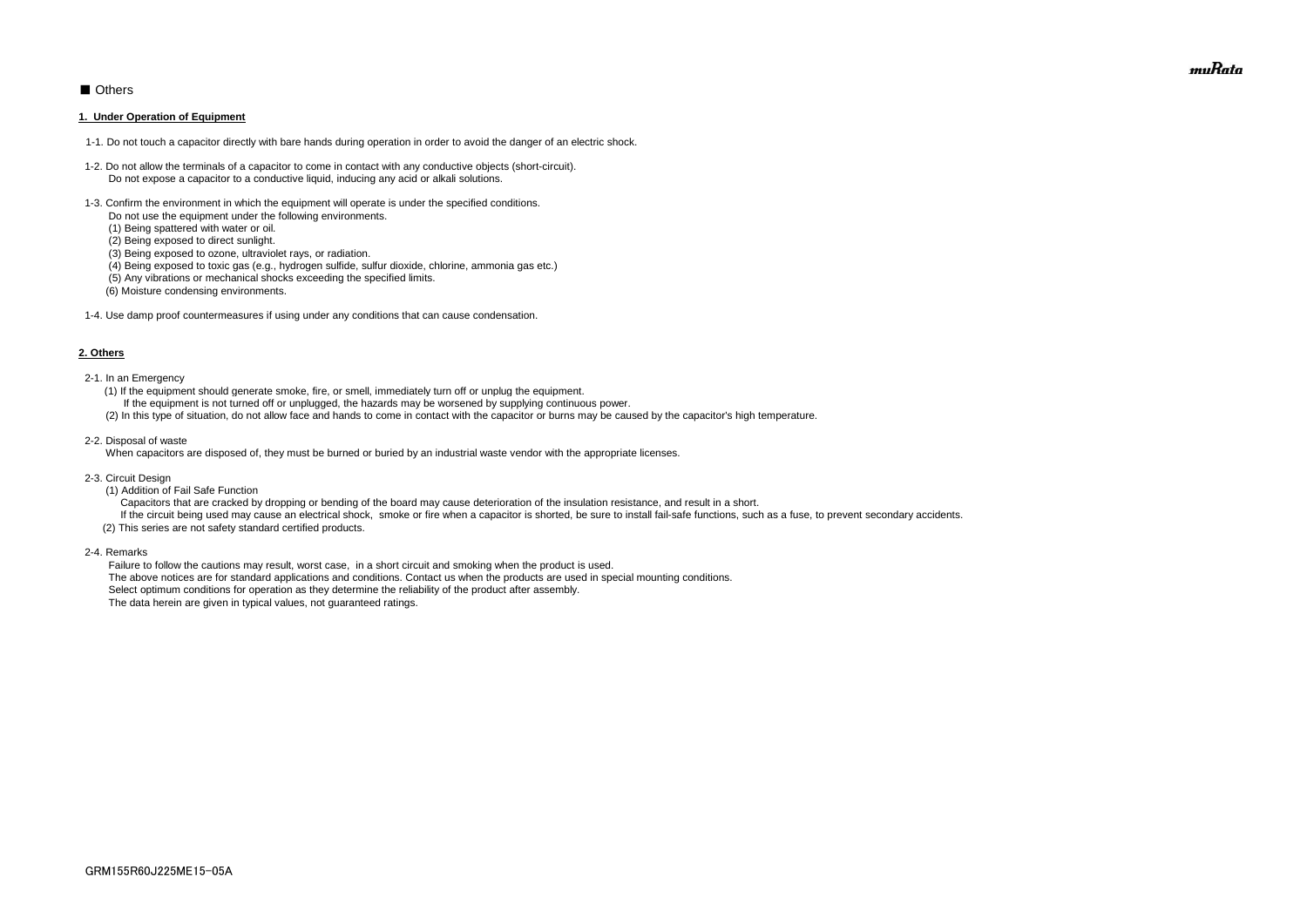#### **1.Operating Temperature**

- 1. The operating temperature limit depends on the capacitor.
- 1-1. Do not apply temperatures exceeding the maximum operating temperature. It is necessary to select a capacitor with a suitable rated temperature that will cover the operating temperature range. It is also necessary to consider the temperature distribution in equipment and the seasonal temperature variable factor.
- 1-2. Consider the self-heating factor of the capacitor The surface temperature of the capacitor shall not exceed the maximum operating temperature including self-heating.

#### **2.Atmosphere Surroundings (gaseous and liquid)**

- 1. Restriction on the operating environment of capacitors.
- 1-1. Capacitors, when used in the above, unsuitable, operating environments may deteriorate due to the corrosion of the terminations and the penetration of moisture into the capacitor.
- 1-2. The same phenomenon as the above may occur when the electrodes or terminals of the capacitor are subject to moisture condensation.
- 1-3. The deterioration of characteristics and insulation resistance due to the oxidization or corrosion of terminal electrodes may result in breakdown when the capacitor is exposed to corrosive or volatile gases or solvents for long periods of time.

#### **3.Piezo-electric Phenomenon**

1. When using high dielectric constant type capacitors in AC or pulse circuits, the capacitor itself vibrates at specific frequencies and noise may be generated. Moreover, when the mechanical vibration or shock is added to capacitor, noise may occur.

# **Notice**

## ■ Rating

muRata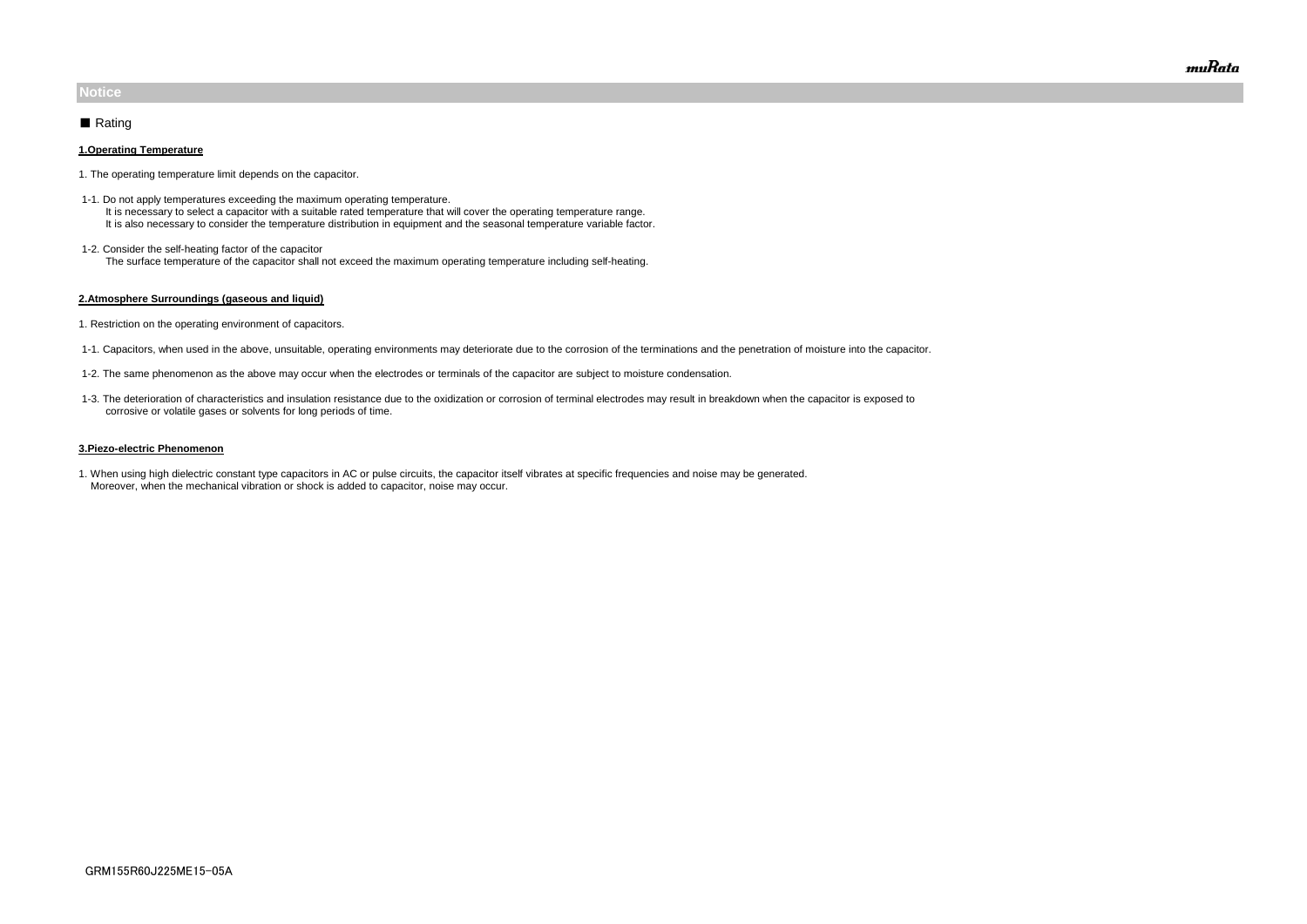# ■Soldering and Mounting

### **1.PCB Design**

1. Notice for Pattern Forms

 1-2. There is a possibility of chip cracking caused by PCB expansion/contraction with heat, because stress on a chip is different depending on PCB material and structure. When the thermal expansion coefficient greatly differs between the board used for mounting and the chip, it will cause cracking of the chip due to the thermal expansion and contraction. When capacitors are mounted on a fluorine resin printed circuit board or on a single-layered glass epoxy board, it may also cause cracking of the chip for the same reason.

 1-1. Unlike leaded components, chip components are susceptible to flexing stresses since they are mounted directly on the substrate. They are also more sensitive to mechanical and thermal stresses than leaded components. Excess solder fillet height can multiply these stresses and cause chip cracking. When designing substrates, take land patterns and dimensions into consideration to eliminate the possibility of excess solder fillet height.

| <b>Pattern Forms</b>                                      |                                                                      |                                    |  |  |  |  |
|-----------------------------------------------------------|----------------------------------------------------------------------|------------------------------------|--|--|--|--|
|                                                           | Prohibited                                                           | Correct                            |  |  |  |  |
| Placing Close to<br>Chassis                               | Chassis<br>Solder (ground)<br><b>Electrode Pattern</b><br>in section | <b>Solder Resist</b><br>in section |  |  |  |  |
| Placing of Chip<br>Components<br>and Leaded<br>Components | Lead Wire<br>in section                                              | <b>Solder Resist</b><br>in section |  |  |  |  |
| Placing of Leaded<br>Components after<br>Chip Component   | Soldering Iron<br><b>Lead Wire</b><br>in section                     | Solder Resist<br>in section        |  |  |  |  |
| <b>Lateral Mounting</b>                                   |                                                                      | <b>Solder Resist</b>               |  |  |  |  |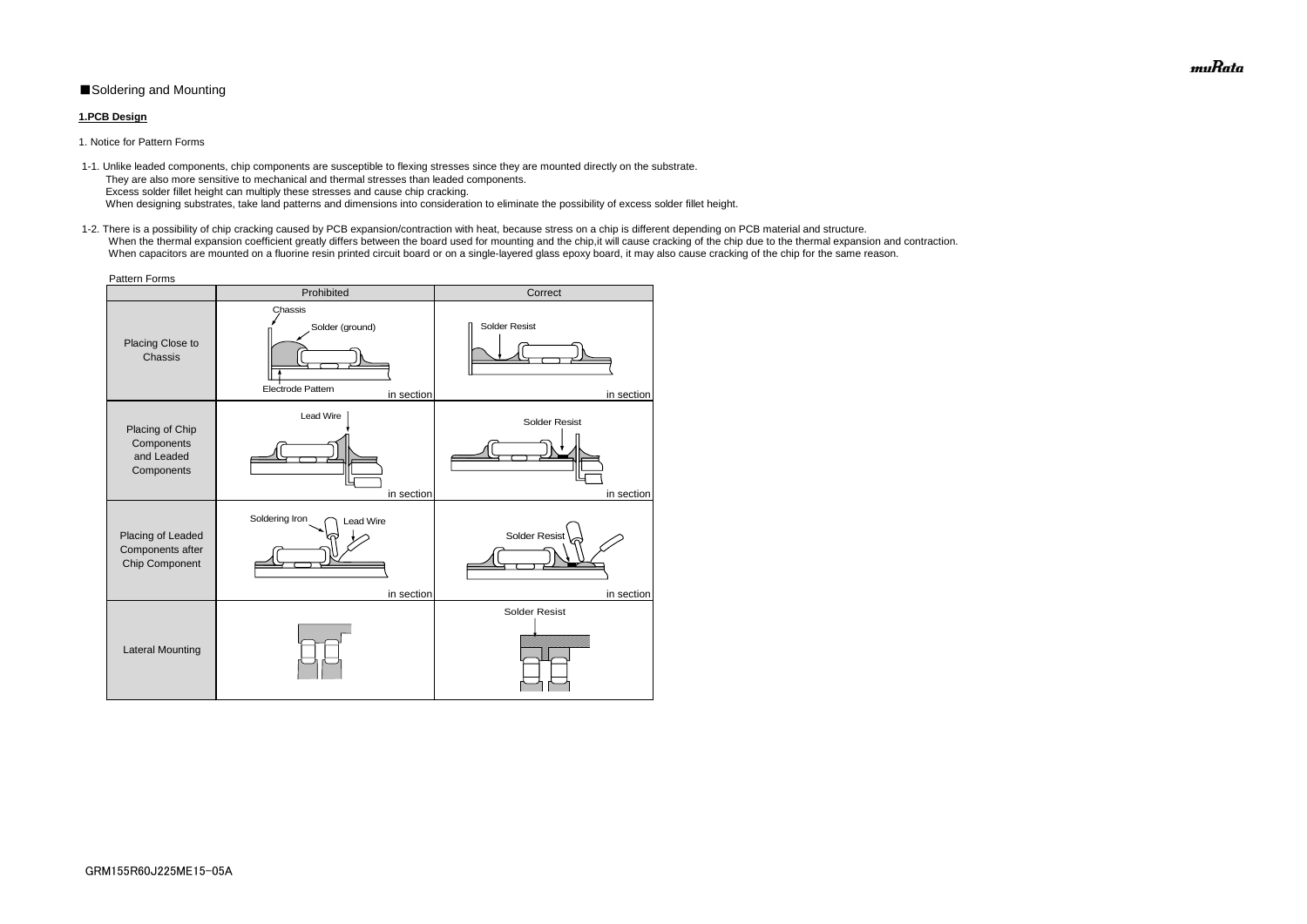2. Land Dimensions

Please confirm the suitable land dimension by evaluating of the actual SET / PCB.

# Table 1 Flow Soldering Method

Table 2 Reflow Soldering Method

(in mm)

| <b>Series</b> | Chip Dimension(L/W) Code | Chip(LxW)<br>(Dimensions Tolerance)      | a            | $\mathsf b$  | C              |
|---------------|--------------------------|------------------------------------------|--------------|--------------|----------------|
| <b>GRM</b>    | 01                       | $0.25 \times 0.125$                      | 0.10 to 0.11 | 0.07 to 0.12 | 0.125 to 0.145 |
| <b>GRM</b>    | 02                       | $0.4 \times 0.2$                         | 0.16 to 0.2  | 0.12 to 0.18 | 0.2 to 0.23    |
| <b>GRM</b>    | <b>MD</b>                | $0.5 \times 0.25$                        | 0.17 to 0.23 | 0.22 to 0.28 | 0.25 to 0.30   |
|               |                          | $0.6 \times 0.3$<br>$(+/-0.03)$          | 0.2 to 0.25  | 0.2 to 0.3   | 0.25 to 0.35   |
| <b>GRM</b>    | 03                       | $0.6 \times 0.3$<br>$(+/-0.05)$          | 0.2 to 0.25  | 0.25 to 0.35 | 0.3 to 0.4     |
|               |                          | $0.6 \times 0.3$<br>$(+/-0.09)$          | 0.23 to 0.3  | 0.25 to 0.35 | 0.3 to 0.4     |
| <b>GRM</b>    | 15                       | $1.0 \times 0.5$<br>(within +/-0.10)     | 0.3 to 0.5   | 0.35 to 0.45 | 0.4 to 0.6     |
|               |                          | $1.0 \times 0.5$<br>$(+/-0.15/+/-0.20)$  | 0.4 to 0.6   | 0.4 to 0.5   | 0.5 to 0.7     |
| <b>GRM</b>    | 18                       | $1.6 \times 0.8$<br>(within $+/-0.10$ )  | 0.6 to 0.8   | 0.6 to 0.7   | 0.6 to 0.8     |
|               |                          | $1.6 \times 0.8$<br>$(+/-0.15/+/-0.20)$  | 0.7 to 0.9   | 0.7 to 0.8   | 0.8 to 1.0     |
| <b>GRM</b>    | ${\sf JN}$               | $1.8 \times 1.0$                         | 0.8 to 0.9   | 0.6 to 0.8   | 0.9 to 1.1     |
|               | 21                       | $2.0 \times 1.25$<br>(within $+/-0.10$ ) | 1.2          | 0.6          | 1.25           |
| <b>GRM</b>    |                          | $2.0 \times 1.25$<br>$(+/-0.15)$         | 1.2          | 0.6 to 0.8   | 1.2 to 1.4     |
|               |                          | $2.0 \times 1.25$<br>$(+/-0.20)$         | 1.0 to 1.4   | 0.6 to 0.8   | 1.2 to 1.4     |
| <b>GRM</b>    | 31                       | $3.2 \times 1.6$<br>(within+/-0.20)      | 1.8 to 2.0   | 0.9 to 1.2   | 1.5 to 1.7     |
|               |                          | $3.2 \times 1.6$<br>$(+/-0.30)$          | 1.9 to 2.1   | 1.0 to 1.3   | 1.7 to 1.9     |
| <b>GRM</b>    | 32                       | $3.2 \times 2.5$                         | 2.0 to 2.4   | 1.0 to 1.2   | 1.8 to 2.3     |
| <b>GRM</b>    | 43                       | $4.5 \times 3.2$                         | 3.0 to 3.5   | 1.2 to 1.4   | 2.3 to 3.0     |
| <b>GRM</b>    | 55                       | $5.7 \times 5.0$                         | 4.0 to 4.6   | 1.4 to 1.6   | 3.5 to 4.8     |

| <b>Series</b> | Chip Dimension(L/W) Code | Chip(LxW)         | a                     | b                     | C                     |
|---------------|--------------------------|-------------------|-----------------------|-----------------------|-----------------------|
| <b>GRM</b>    | 18                       | $1.6 \times 0.8$  | $0.6 \text{ to } 1.0$ | $0.8 \text{ to } 0.9$ | $0.6 \text{ to } 0.8$ |
| <b>GRM</b>    | 21                       | $2.0 \times 1.25$ | 1.0 to $1.2$          | $0.9$ to 1.0          | $0.8 \text{ to } 1.1$ |
| <b>GRM</b>    | 31                       | $3.2 \times 1.6$  | $2.2$ to $2.6$        | 1.0 to 1.1            | 1.0 to 1.4            |

Resistance to PCB bending stress may be improved by designing the "a" dimension with solder resist. (in mm) (in mm)

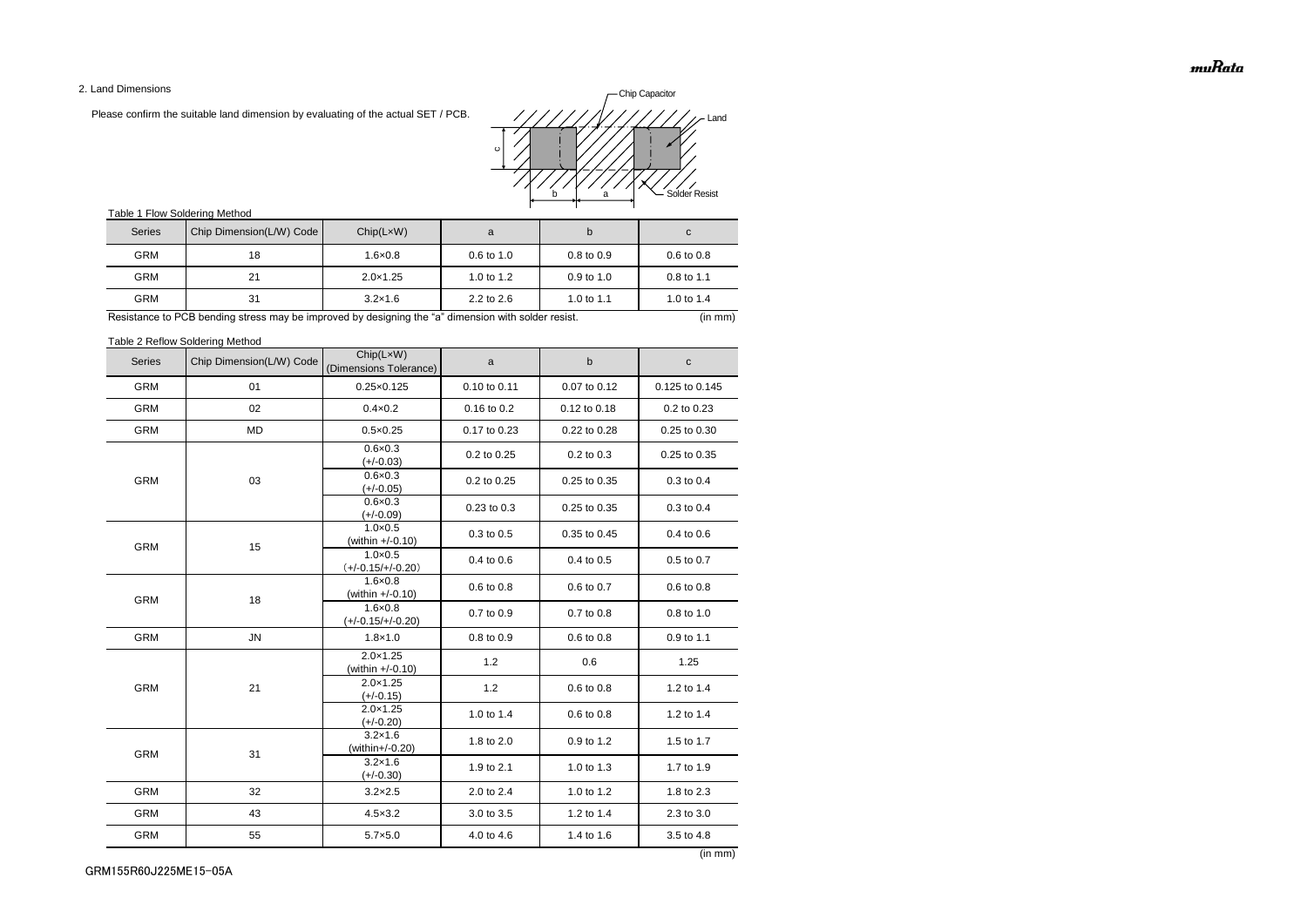## 3. Board Design

 When designing the board, keep in mind that the amount of strain which occurs will increase depending on the sizeand material of the board.



muRata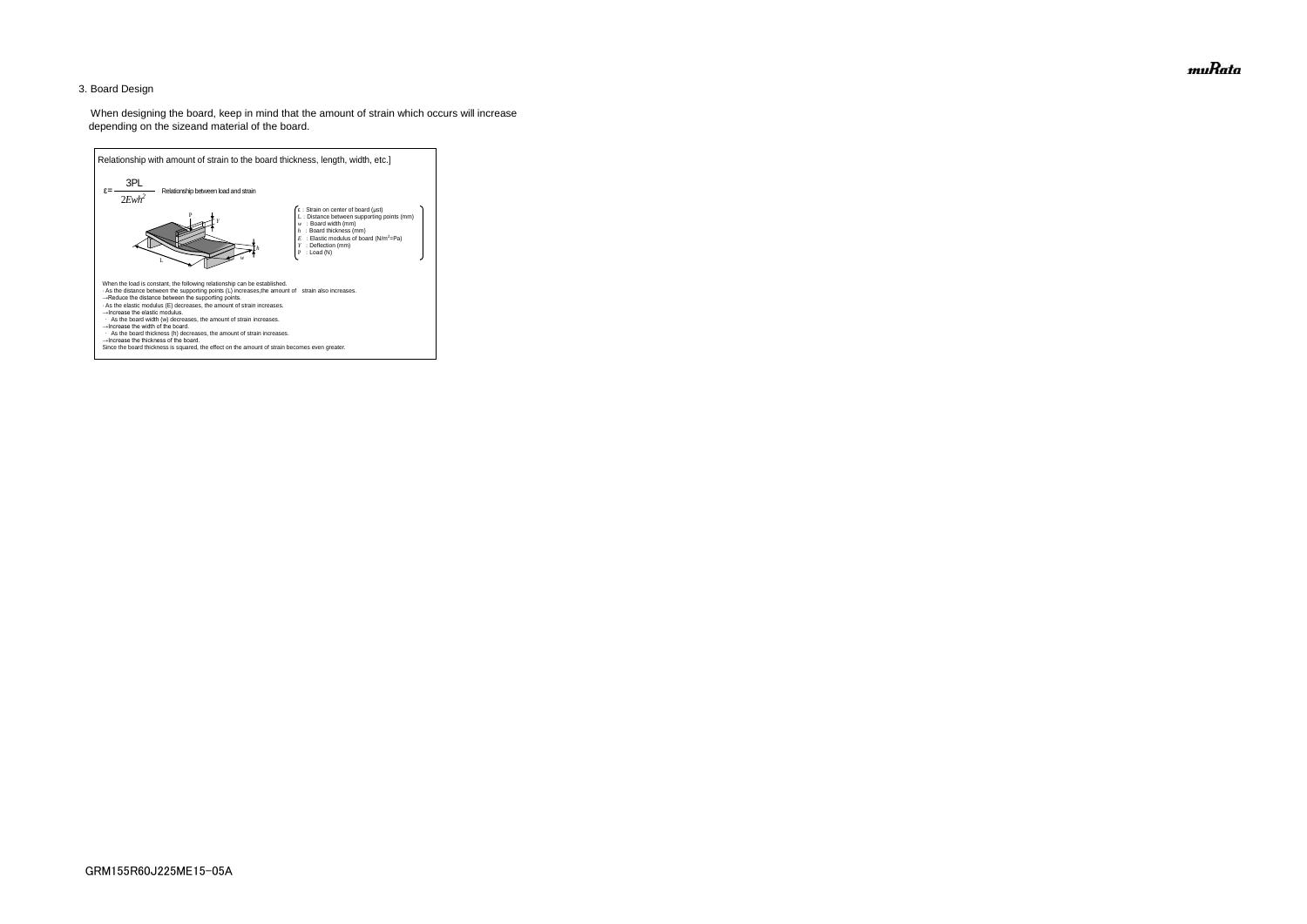#### **2.Item to be confirmed for Flow sordering**

If you want to temporarily attach the capacitor to the board using an adhesive agent before soldering the capacitor, first be sure that the conditions are appropriate for affixing the capacitor. If the dimensions of the land, the type of adhesive, the amount of coating, the contact surface area, the curing temperature, or other conditions are inappropriate, the characteristics of the capacitor may deteriorate.

- 1. Selection of Adhesive
- 1-1. Depending on the type of adhesive, there may be a decrease in insulation resistance. In addition, there is a chance that the capacitor might crack from contractile stress due to the difference in the contraction rate of the capacitor and the adhesive.
- 1-2. If there is not enough adhesive, the contact surface area is too small, or the curing temperature or curing time are inadequate, the adhesive strength will be insufficient and the capacitor may loosen or become disconnected during transportation or soldering.

If there is too much adhesive, for example if it overflows onto the land, the result could be soldering defects, loss of electrical connection, insufficient curing, or slippage after the capacitor is mounted. Furthermore, if the curing temperature is too high or the curing time is too long, not only will the adhesive strength be reduced, but solderability may also suffer due to the effects of oxidation on the terminations (outer electrodes) of the capacitor and the land surface on the board.

#### (1) Selection of Adhesive

Epoxy resins are a typical class of adhesive. To select the proper adhesive, consider the following points.

- 1) There must be enough adhesive strength to prevent the component from loosening or slipping during the mounting process.
- 2) The adhesive strength must not decrease when exposed to moisture during soldering.
- 3) The adhesive must have good coatability and shape retention properties.
- 4) The adhesive must have a long pot life.
- 5) The curing time must be short.
- 6) The adhesive must not be corrosive to the exterior of the capacitor or the board.
- 7) The adhesive must have good insulation properties.
- 8) The adhesive must not emit toxic gases or otherwise be harmful to health.
- 9) The adhesive must be free of halogenated compounds.

(2) Use the following illustration as a guide to the amount of adhesive to apply.

Chip Dimension (L/W) Code:18/21/31

#### 2.Flux

- 2-1. An excessive amount of flux generates a large quantity of flux gas, which can cause a deterioration of solderability, so apply flux thinly and evenly throughout. (A foaming system is generally used for flow solderring.)
- 2-2. Flux containing too high a percentage of halide may cause corrosion of the terminations unless there is sufficient cleaning. Use flux with a halide content of 0.1% max.
- 2-3. Strong acidic flux can corrode the capacitor and degrade its performance. Please check the quality of capacitor after mounting.

#### 3.Leaching of the terminations

 Set temperature and time to ensure that leaching of the terminations does not exceed 25% of the chip end area as a single chip (full length of the edge A-B-C-D shown at right) and 25% of the length A-B shown as mounted on substrate.





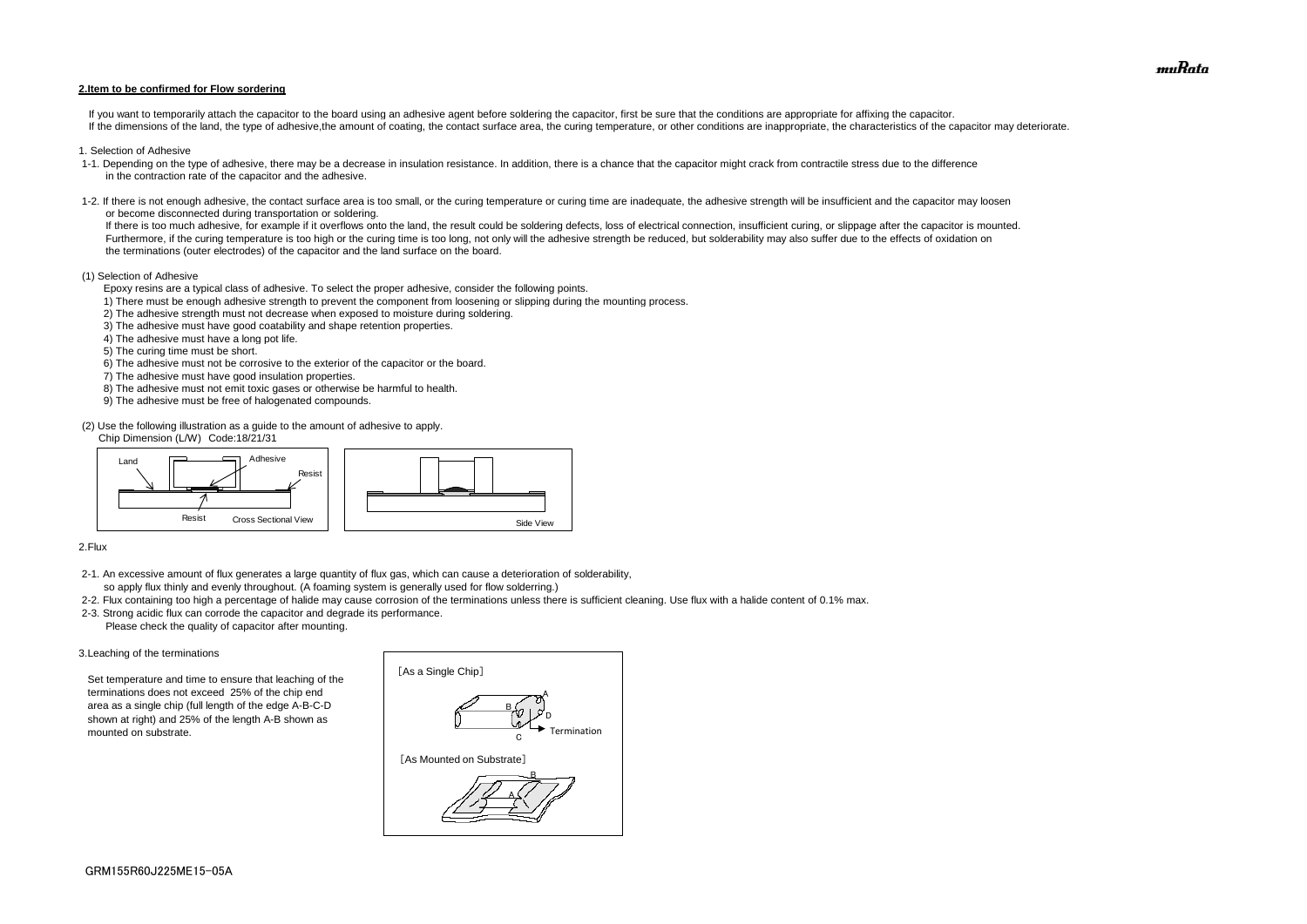## **3.Reflow soldering**

 The flux in the solder paste contains halogen-based substances and organic acids as activators. Strong acidic flux can corrode the capacitor and degrade its performance. Please check the quality of capacitor after mounting.

#### **4.Washing**

1. Please evaluate the capacitor using actual cleaning equipment and conditions to confirm the quality, and select the solvent for cleaning.

2. Unsuitable cleaning may leave residual flux or other foreign substances, causing deterioration of electrical characteristics and the reliability of the capacitors.

#### **5.Coating**

1. A crack may be caused in the capacitor due to the stress of the thermal contraction of the resin during curing process. The stress is affected by the amount of resin and curing contraction. Select a resin with low curing contraction. The difference in the thermal expansion coefficient between a coating resin or a molding resin and the capacitor may cause the destruction and deterioration of the capacitor such as a crack or peeling, and lead to the deterioration of insulation resistance or dielectric breakdown. Select a resin for which the thermal expansion coefficient is as close to that of the capacitor as possible. A silicone resin can be used as an under-coating to buffer against the stress.

2. Select a resin that is less hygroscopic.

 Using hygroscopic resins under high humidity conditions may cause the deterioration of the insulation resistance of a capacitor. An epoxy resin can be used as a less hygroscopic resin.

3. The halogen system substance and organic acid are included in coating material, and a chip corrodes by the kind of Coating material. Do not use strong acid type.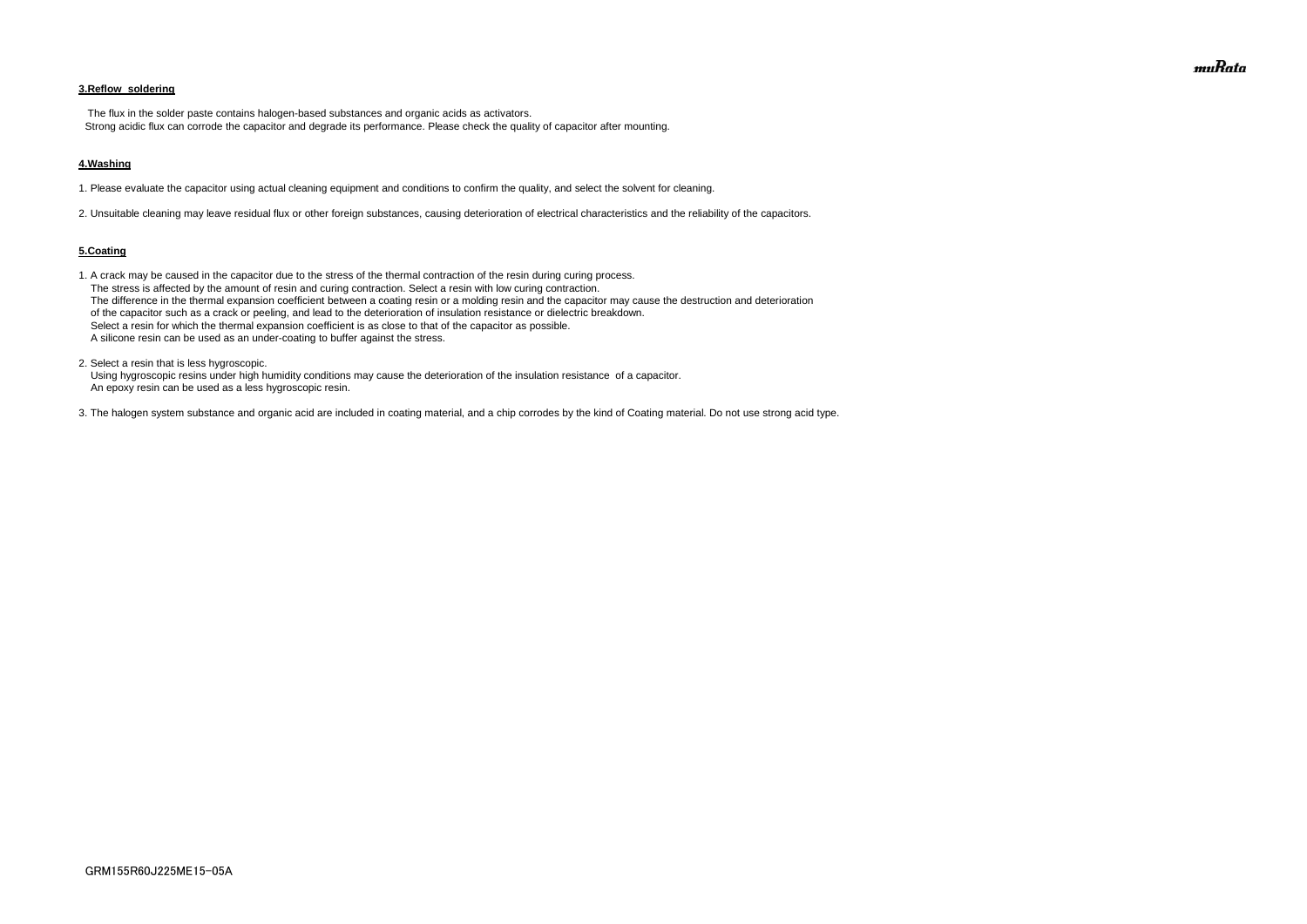# ■ Others

#### **1.Transportation**

1. The performance of a capacitor may be affected by the conditions during transportation.

1-1. The capacitors shall be protected against excessive temperature, humidity and mechanical force during transportation.

- (1) Climatic condition
	- ・ low air temperature : -40℃
	- ・ change of temperature air/air : -25℃/+25℃
	- ・ low air pressure : 30 kPa
	- ・ change of air pressure : 6 kPa/min.
- (2) Mechanical condition

Transportation shall be done in such a way that the boxes are not deformed and forces are not directly passed on to the inner packaging.

1-2. Do not apply excessive vibration, shock, or pressure to the capacitor.

(1) When excessive mechanical shock or pressure is applied to a capacitor, chipping or cracking may occur in the ceramic body of the capacitor.

(2) When the sharp edge of an air driver, a soldering iron, tweezers, a chassis, etc. impacts strongly on the surface of the capacitor, the capacitor may crack and short-circuit.

 1-3. Do not use a capacitor to which excessive shock was applied by dropping etc. A capacitor dropped accidentally during processing may be damaged.

#### **2.Characteristics Evaluation in the Actual System**

- 1. Evaluate the capacitor in the actual system, to confirm that there is no problem with the performance and specification values in a finished product before using.
- 2. Since a voltage dependency and temperature dependency exists in the capacitance of high dielectric type ceramic capacitors, the capacitance may change depending on the operating conditions in the actual system. Therefore,be sure to evaluate the various characteristics, such as the leakage current and noise absorptivity, which will affect the capacitance value of the capacitor.
- 3. In addition,voltages exceeding the predetermined surge may be applied to the capacitor by the inductance in the actual system. Evaluate the surge resistance in the actual system as required.

muRata